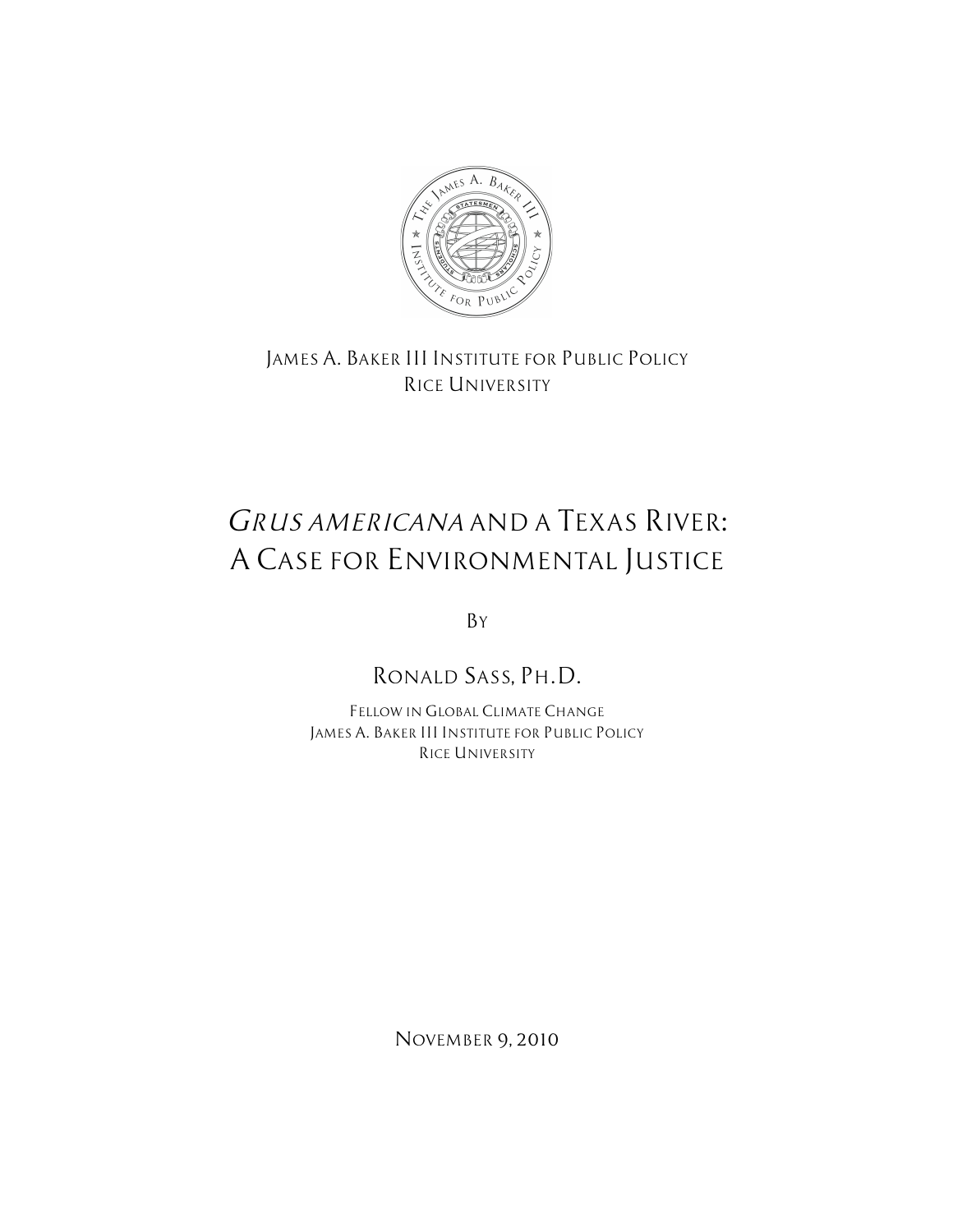*THESE PAPERS WERE WRITTEN BY A RESEARCHER (OR RESEARCHERS) WHO PARTICIPATED IN A BAKER INSTITUTE RESEARCH PROJECT. WHEREVER FEASIBLE, THESE PAPERS ARE REVIEWED BY OUTSIDE EXPERTS BEFORE THEY ARE RELEASED. HOWEVER, THE RESEARCH AND VIEWS EXPRESSED IN THESE PAPERS ARE THOSE OF THE INDIVIDUAL RESEARCHER(S), AND DO NOT NECESSARILY REPRESENT THE VIEWS OF THE JAMES A. BAKER III INSTITUTE FOR PUBLIC POLICY.*

*© 2010 BY THE JAMES A. BAKER III INSTITUTE FOR PUBLIC POLICY OF RICE UNIVERSITY*

*THIS MATERIAL MAY BE QUOTED OR REPRODUCED WITHOUT PRIOR PERMISSION, PROVIDED APPROPRIATE CREDIT IS GIVEN TO THE AUTHOR AND THE JAMES A. BAKER III INSTITUTE FOR PUBLIC POLICY.*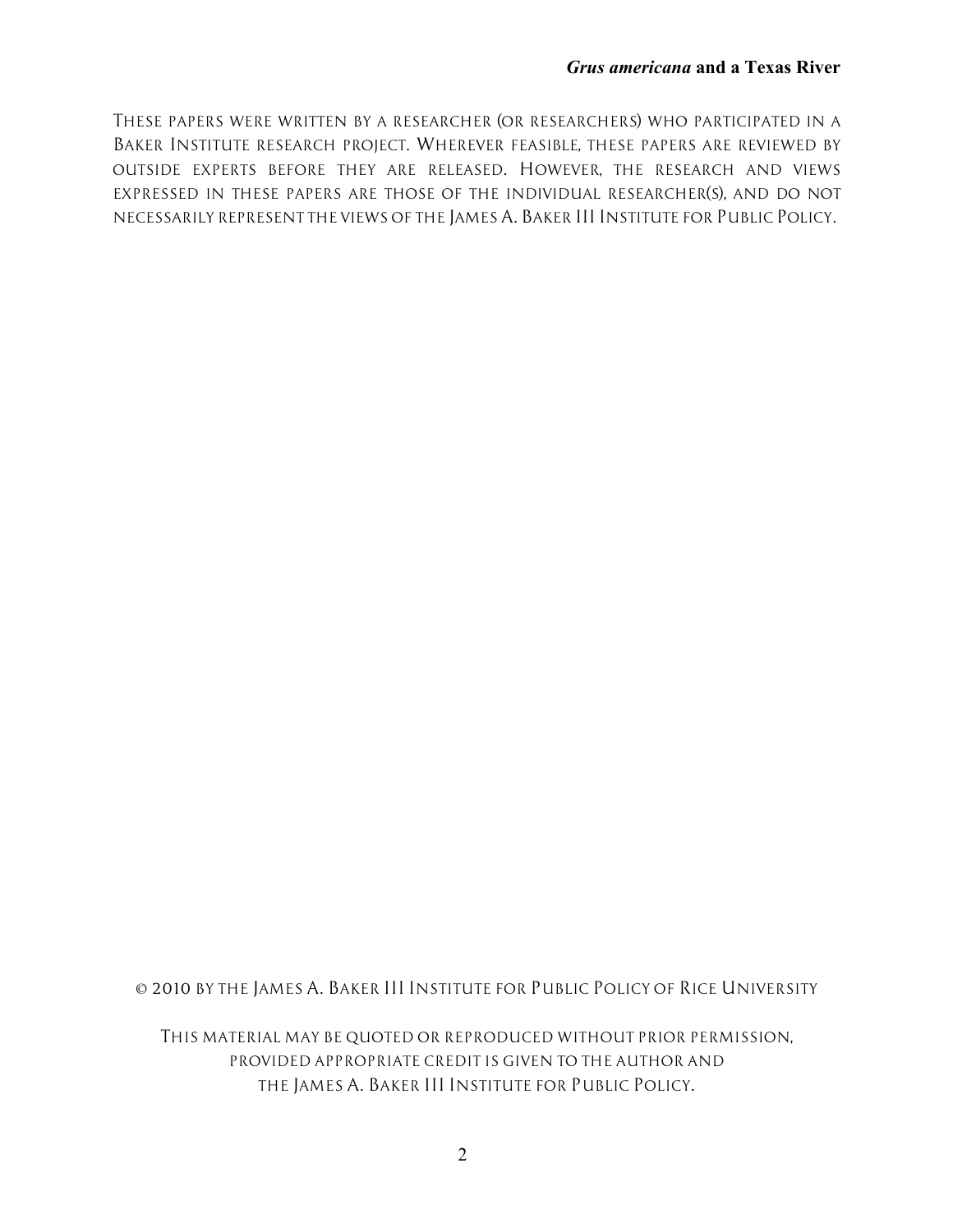## **Introduction**

Fall in Texas, especially along the Gulf Coast, is not so much heralded by crisper air or changing leaves as it is by the arrival of millions of migratory birds, most of which are only stopping over briefly on their way to even warmer climes in Mexico and beyond. The largest and most magnificent of these nomadic species does not pass through but spends the winter season, as do many human "snow birds," in their favored and unique location on the Texas coast. I am, of course, referring to the whooping crane (*Grus americana*).

The object of this paper is to discuss the role Texans must play for the survival of the whooping crane. We will focus primarily on the wild, free living, nonexperimental and growing Wood Buffalo-Aransas National Wildlife Refuge whooping crane population, and the importance of the Guadalupe-San Antonio River system to the survival of this endangered species during its stay in the wintering grounds in Texas.

# **Description**

The adult whooping crane is an unmistakable bird. Standing approximately 5 feet high, it weighs in at between 14 and 17 pounds. A wingspan of 7 to 8 feet gives the crane plenty of lift for the long migratory flights between Canada and Texas. The body feathers are snow white except for black primary feathers at the wing tips and a black "mustache" sweeping back from its beak. Red skin and a few black thin feathers define the crown of the bird. A long yellow-green beak adapted for "spear fishing" or digging matches in color the bird's golden-yellow eyes. Exposed portions of the legs and toes are black. Juvenile whooping cranes, on the other hand, have black primary wing feathers, but their body plumage is a cinnamon-mottled white that even covers the head. As the bird matures, the cinnamon color of its mottled feathers gradually diminishes to the snowy white of the adult. Interestingly, young whooping cranes have blue eyes that later turn yellowish.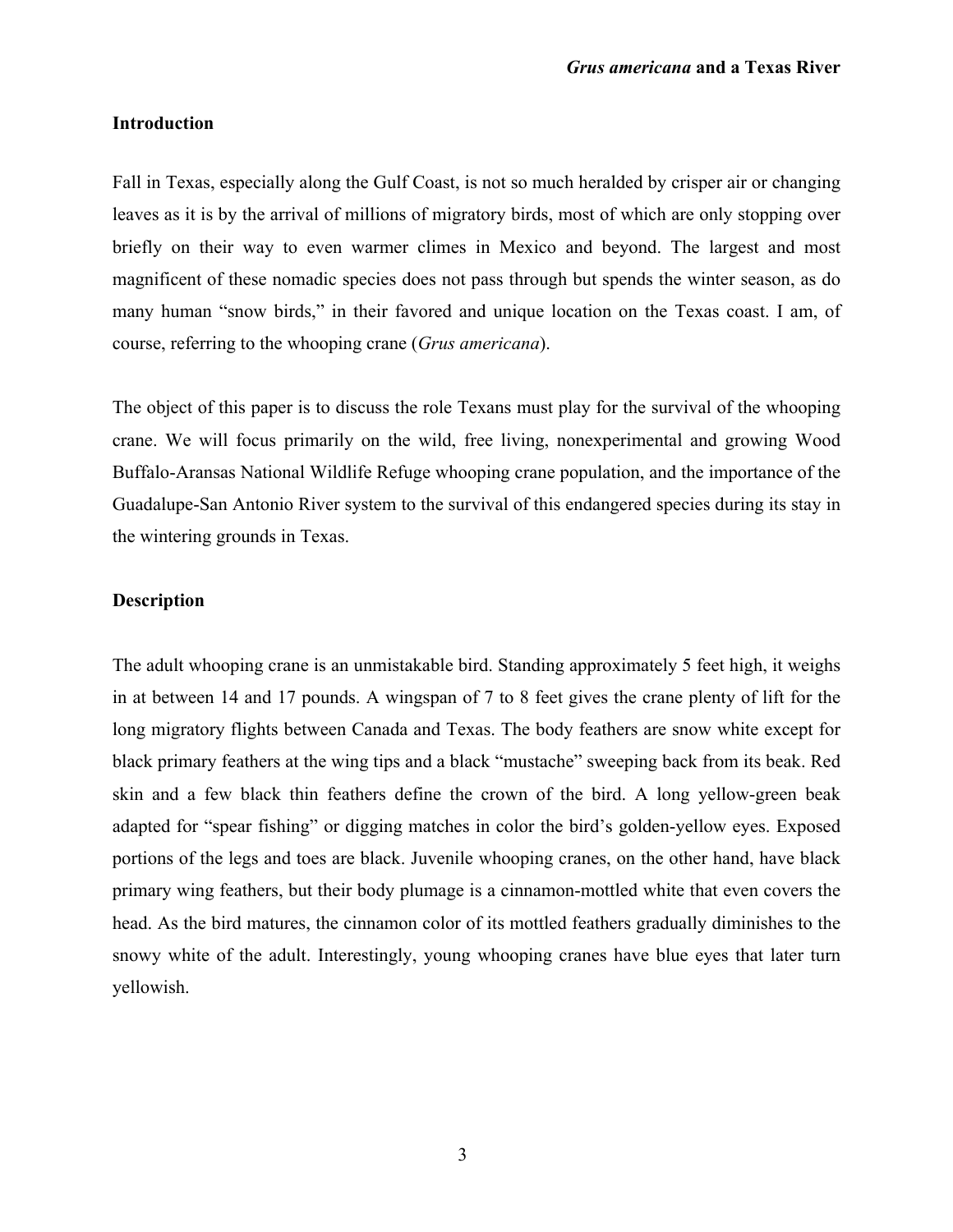## **Range**

The whooping crane lives exclusively in North America. It is one of only two crane species living in North America. The other is the sandhill crane, found in great numbers in and around the marsh areas of coastal Texas. Although both species occupy some of the same general territory, the sandhill crane, numbering about 650,000 birds (International Crane Foundation, 2010), has several nesting areas as well as many wintering areas across North America.

The only extant natural, self-sustaining flock of whooping cranes, numbering 247 birds in 2009 (Stehn, 2010), nests and fledges at the Wood Buffalo National Park (WBNP)—located on the border between northern Alberta, Canada, and the Northwest Territory—and winters exclusively in the Aransas National Wildlife Reserve (ANWR) in Texas. Migration between Aransas and Wood Buffalo occurs in both spring and fall.

In 1975, efforts to establish a second migratory wild flock were attempted at Gray's Lake National Wildlife Refuge in southeastern Idaho. Eggs were transferred from whooping cranes at Wood Buffalo to nests of greater sandhill cranes in Idaho. These orphaned whooping cranes, however, failed to form pair bonds with each other and suffered high mortality rates. Perhaps their foster parents were unable to teach them how to be whooping cranes. Consequently, the program was discontinued in 1989 with no surviving whooping cranes.

In the 1980s, U.S. and Canadian naturalists made other attempts to establish an experimental flock as insurance in case disaster struck the Aransas-Wood Buffalo flock. In 1993, 33 captivereared cranes were released at the Kissimmee Prairie of central Florida to establish a nonmigratory flock. After multiple bird additions, this flock numbered 87 in 2001 but is now dwindling and was down to 29 in 2009.

In 1999, governmental, nonprofit, and private organizations united to form the Whooping Crane Eastern Partnership (WCEP) to establish a new, migratory flock of whooping cranes trained to migrate between Wisconsin and coastal Florida. Chicks were conditioned to follow an ultra-light aircraft at the Necedah National Wildlife Refuge in central Wisconsin. The aircraft guided them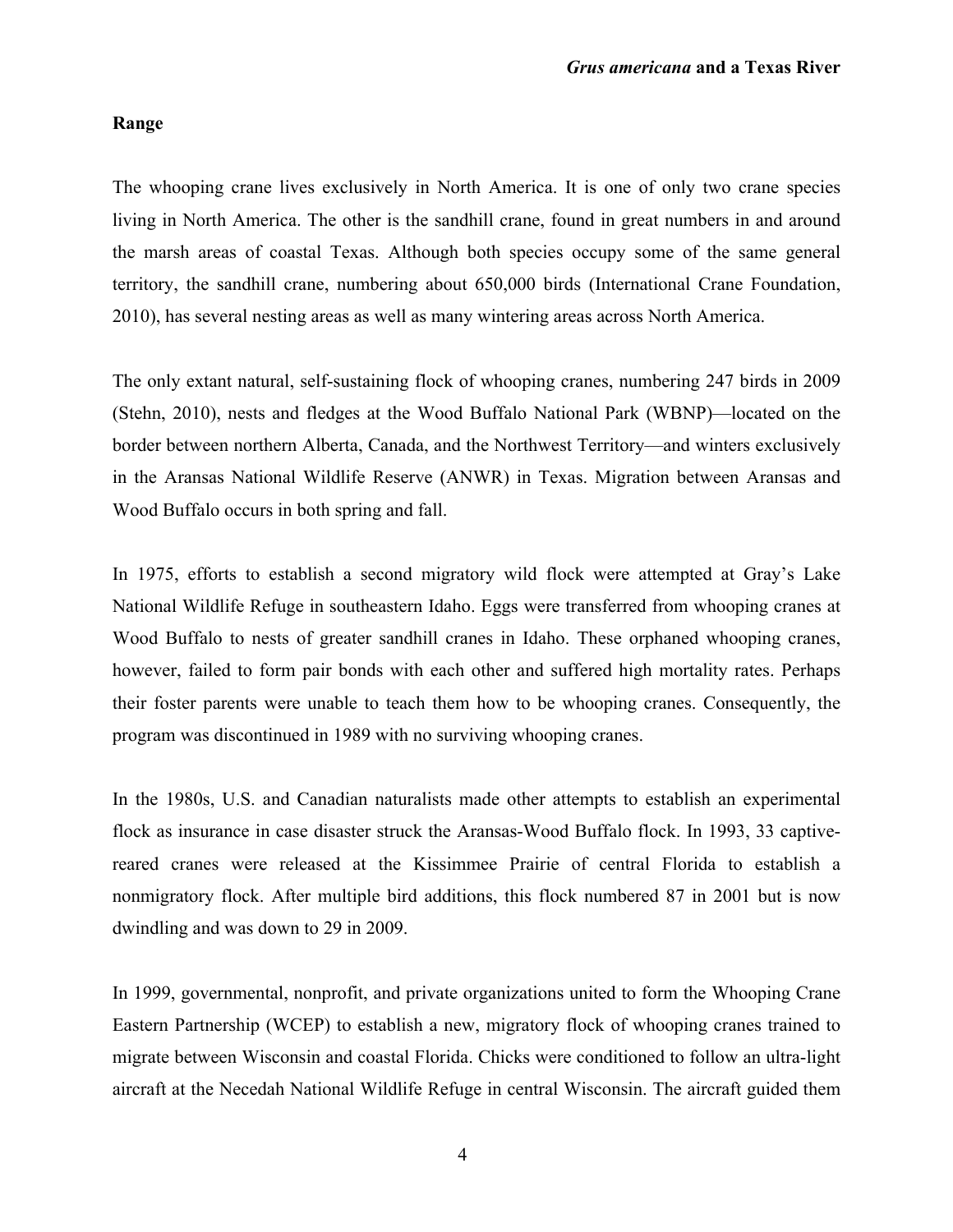on their first migration south. In the fall, the young whooping cranes and a team of pilots and biologists began the 1200-mile journey to Chassahowitzka National Wildlife Refuge in Florida. The birds now spend the winter in Florida and return unassisted to Wisconsin in the spring. In 2009, this flock numbered over 100 birds and appears to be successful.

The whooping crane population at one time covered a much larger geographic range. Fossil remains dating back several million years have been found in Pleistocene formations throughout Florida (International Crane Foundation, 2010; S. L. Olson, 1972). Pleistocene fossils or prehistoric remains are also catalogued from sites in California (Miller, 1927), North Dakota, Illinois, Idaho, Michigan, Kentucky, Virginia (Brodkorb, 1967), and Arizona (Cracraft, 1968). Miller (1928) describes the Pleistocene record rather poetically. He states:

"Again we find the asphalt beds of McKittrick and of Rancho La Brea telling a comparable story of the freshwater migrants. Snow Geese, Gray Geese and White-fronted Geese, Sand-hill and Whooping cranes, a host of bare-footed mudprobers such as Red-backed Sandpipers, Long-billed Dowitchers, and Yellowlegs, pattered or stalked about the Pleistocene marsh or wedged across the sky in a landscape picture that is hard to dissociate from the tang in the air which often forces even the sluggish unfeathered biped to at least a local migration."

Whooping cranes, although extending from central Canada to Mexico and from California to the Atlantic coast, probably never gained major abundance. Their numbers were thought to be around 1500 in the mid-1800s. The number of birds and their species range shrank rapidly in the second half of the nineteenth century. Except for a small nonmigratory population living in southwestern Louisiana, breeding birds had disappeared from all historic U.S. breeding sites by the 1890s. By 1900, ornithologists were predicting that the whooping crane was "doomed to extinction." Habitat loss and land use change due to westward expansion of settlers, unregulated hunting for sport and food, and the popularity of egg and specimen collecting at the turn of the century were the major factors leading to the species decline (International Crane Foundation, 2010).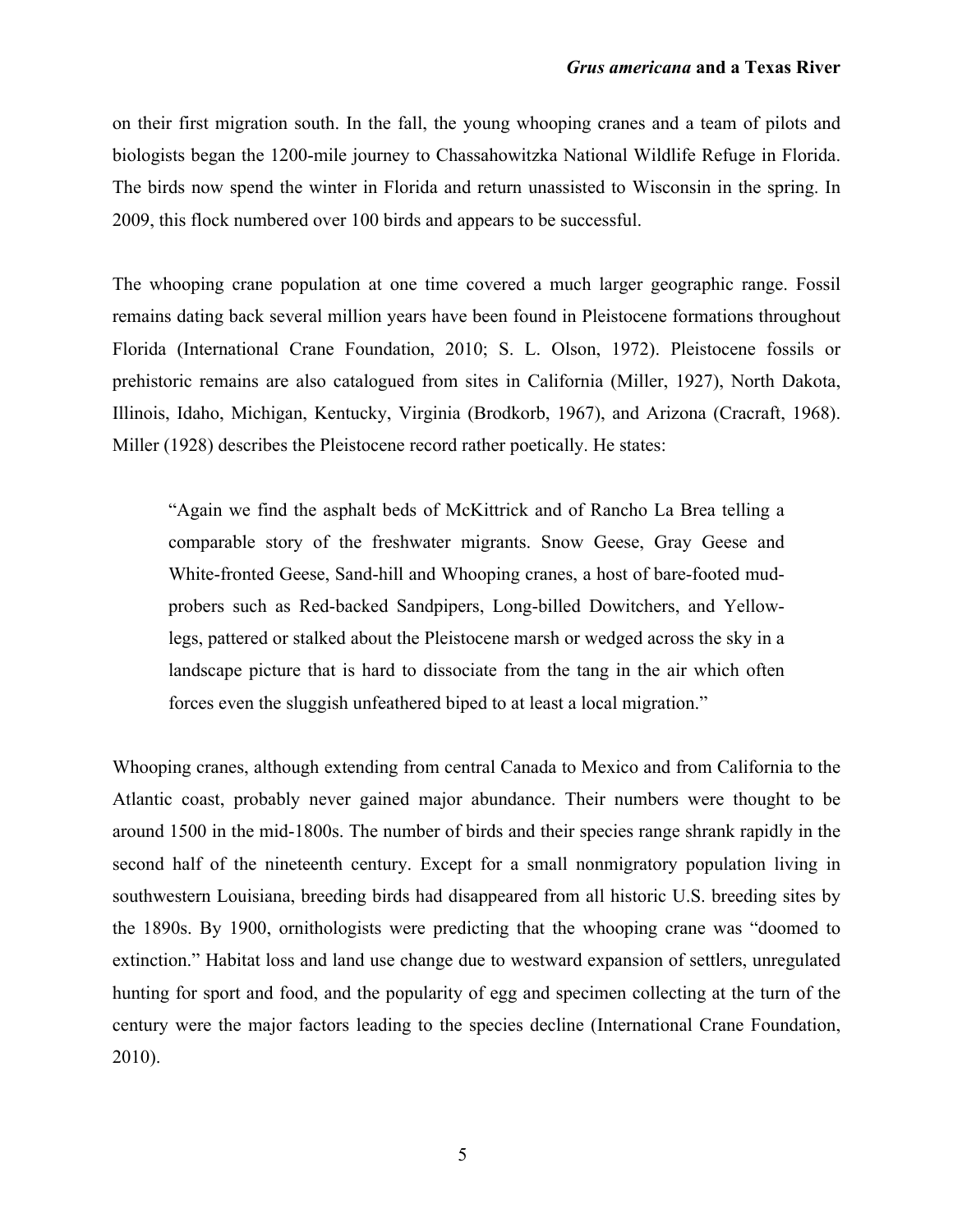## **Governmental Protection**

From 1918 to the present, the Migratory Bird Treaty Act has protected the whooping crane, along with most American migratory birds. This statute states that it is unlawful to pursue, hunt, take, capture, kill, or sell birds listed therein ("migratory birds"). The statute does not discriminate between live or dead birds and also grants full protection to any bird parts, including feathers, eggs, and nests. The Migratory Bird Treaty Act does grant the secretary of the interior the authority to establish hunting seasons for any of the migratory game bird species listed in the statute. In actuality, the U.S. Fish and Wildlife Service (USFWS) has determined that hunting is appropriate only for those species for which there is a long tradition of hunting, and for which hunting is consistent with their population status and their long-term conservation. Although the Migratory Bird Treaty Act lists some 170 species to be "game birds," less than 60 species are typically hunted each year. The whooping crane is on this list, but there has never been a designated hunting season for it. Subsequent laws now protect the whooping crane.

In spite of this act, by 1945 only a remnant of a formerly stable population survived, and this remnant leads a precarious life because of the species' conspicuousness—its large size and white plumage—and its migratory habits. For many reasons, it is a marvel that whooping cranes have held on as long as this (Stevenson and Griffith, 1946). As a case in point, the Louisiana flock, which contained 13 birds in 1938, was down to one bird in 1947 and vanished by 1950. Similarly, in 1941 the Aransas-Wood Buffalo flock contained only 16 birds and was barely holding its own (International Crane Foundation, 2010). Happily, this flock numbered 247 birds in 2009 because of the active protection provided by the governments of the United States and Canada.

Literally inspired by the plight of the whooping crane, Congress passed the Endangered Species Preservation Act in 1966. The law authorizes the secretary of the interior to make a list of endangered domestic fish and wildlife and allows the Fish and Wildlife Service to spend up to \$15 million per year to buy habitat for listed species. It also directs federal land agencies to preserve endangered species habitat on their lands "insofar as is practicable and consistent with their primary purpose." The whooping crane was listed as endangered throughout its range on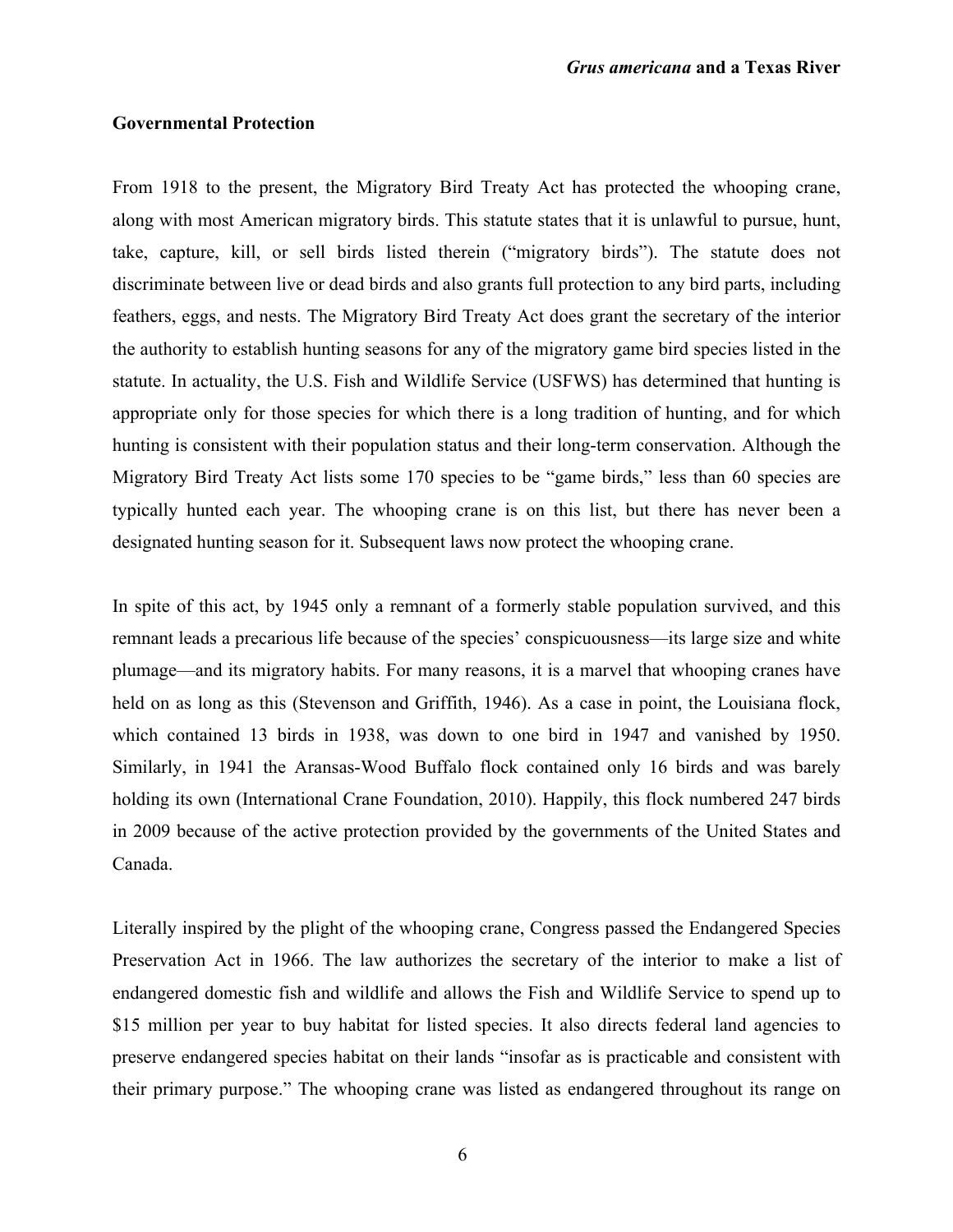March 11, 1967. With the support of the Nixon administration, Congress, by an almost unanimous vote, passed the completely rewritten Endangered Species Act of 1973. The new law distinguishes threatened from endangered species, allows listing of a species that is in danger in just part of its range, allows listing of plants and invertebrates, authorizes unlimited funds for species protection, and makes it illegal to kill, harm, or otherwise "take" a listed species. In effect, the law makes endangered species protection a very high priority of the government. The whooping crane remains an endangered species to this day. Whooping cranes currently are protected in Canada, where they are classified as endangered by the Committee on the Status of Endangered Wildlife in Canada (COSEWIC), created in 1977 as a result of a decision made at the Conference of Federal-Provincial-Territorial Wildlife Directors held in 1976 in Fredericton, New Brunswick.

## **Breeding Habitats**

Extending over 11 million acres, Wood Buffalo National Park is Canada's largest national park and one of the largest in the world. The park plays a key role in the preservation and protection of the whooping cranes by providing and protecting the nesting habitat of the last remaining Canadian migratory flock. The park was originally established in 1922 to protect the freeroaming bison herds of the area. The fact that the whooping crane nested in the park was not known until discovered in 1955. The nesting area for the whooping crane is located in the remote north-central corner of the park. It is a fragile complex of marshes, shallow ponds and lakes, streams, and bogs. There is no public access. Today, the park supports and protects diverse ecosystems containing several rare species besides the whooping crane (Parks Canada, 2010).

The cranes usually arrive at WBNP in late April or early May, just as the ice and snow are melting from the marshes. They need to arrive by early spring in order to begin nest building in a timely fashion. The young chicks will need to utilize the entire short summer to grow, learn to fly, and gain endurance for the migration with their parents in fall. Thus the adult pair takes only a few days to select a place to nest, showing considerable preference for the same general area where they have previously nested. Several pairs have been observed to nest in the same areas for as long as 22 years. They usually build their nests at ground level on small islands of grassy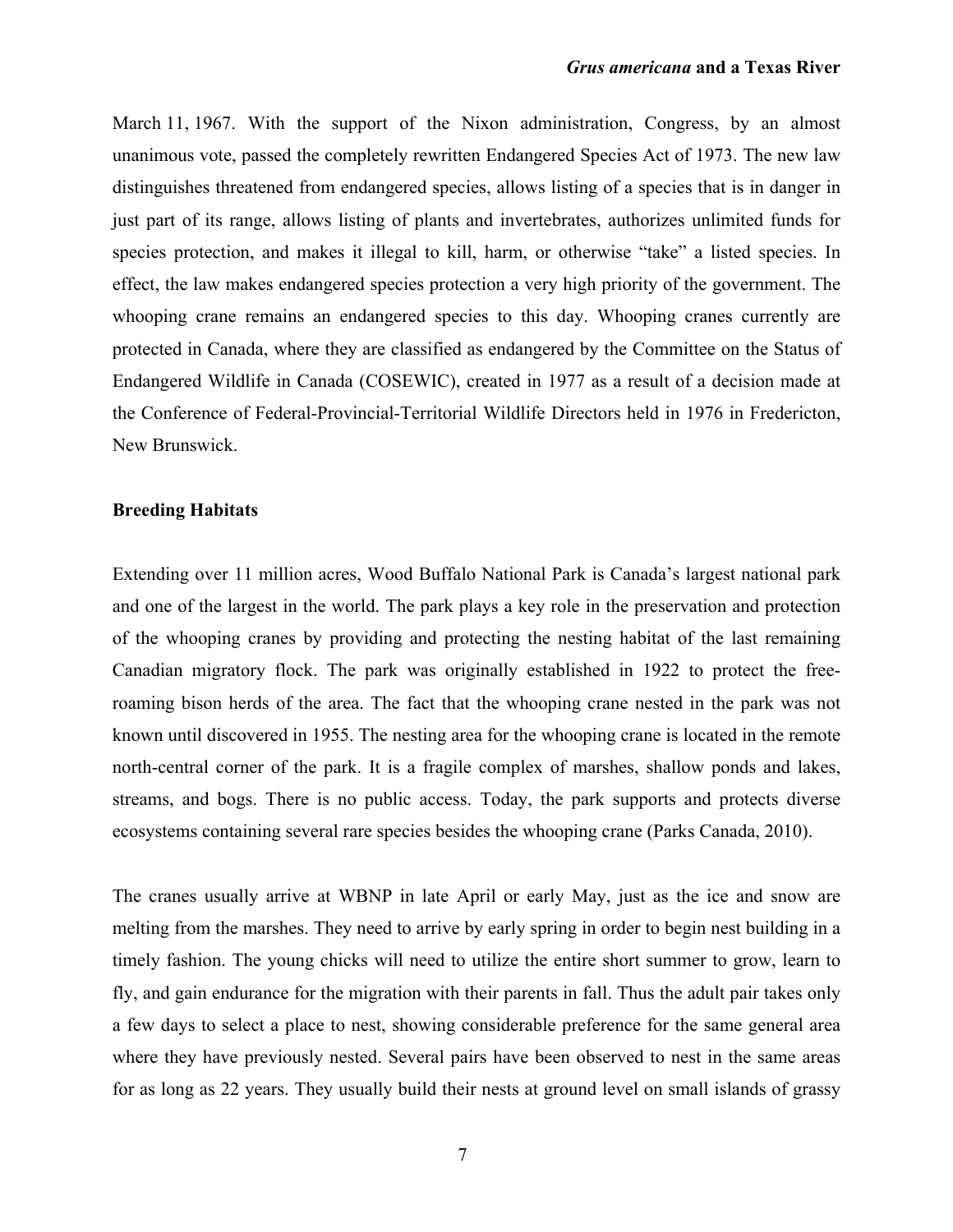wetland sedges where hopefully the young are relatively protected from predators. The female crane normally lays two eggs, but generally only one chick survives. If both chicks are lost, there is usually not enough time to start a second brood before it is time to leave for the journey south. Both male and female share incubating the eggs until they hatch in approximately 30 days. The young birds are not ready to fly until they are about 80 or 90 days old. The juvenile has only a short time to develop skill in flying because the family needs to be ready to depart before the first freeze, usually in early October (U.S. Fish and Wildlife, 2007).

These nesting territories, termed "composite nesting areas," vary considerably in size, ranging from about 0.8 to 29 square miles, averaging approximately 2.5 square miles or 1,600 acres. Adjoining pairs usually nest at least 0.6 miles apart; however, nests have been recorded as close as 435 yards from each other. From the initiation of egg laying until chicks are a few months of age, the activities of pairs and family groups, including foraging for food and water, are restricted to their specific breeding territory (U.S. Fish and Wildlife, 2007). The principal foods of the whooping crane in their breeding territory are mollusks and crustaceans, insects, minnows, frogs, and snakes. Thus, the nesting territory must contain a diverse ecosystem and be chosen carefully.

The Northern Boreal Plains of the Wood Buffalo Park provide such habitats. It is characterized by a poorly drained, flat topography. The uniform relief, porosity, and solubility of the bedrock have produced a drainage type that is primarily vertical and percolating rather than horizontal across the surface of the land. Water percolating through the soil and bedrock causes saturation of the plains surface. This has created karst landforms in areas of gypsum bedrock. Other phenomena include salt flats, underground streams, sinkholes, and saline streams. The boreal plains are a mosaic of muskeg, meandering streams, shallow lakes and bogs, and boreal forest, an ideal habitat for the foraging whooping crane. Wood Buffalo National Park is also a home to many species of wildlife typical of the northern boreal forest, some of which are predators of the juvenile whooping cranes. Bears, wolves, moose, lynx, marten, wolverines, foxes, beavers, and snowshoe hares are but a few of the wild mammal species found (Parks Canada, 2010).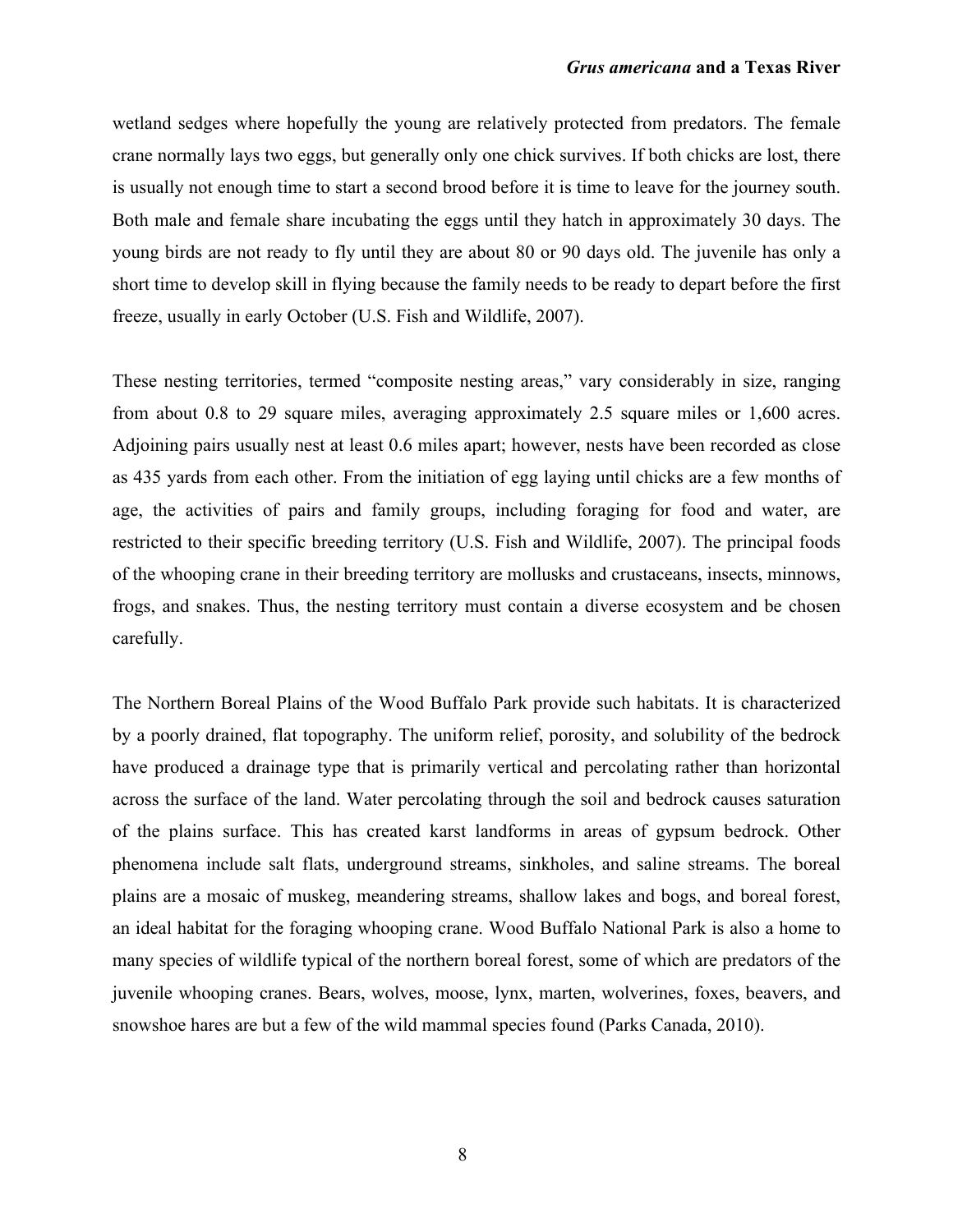## **Migration Habitats**

The distance between the whooping crane breeding grounds in Canada and the wintering grounds in Aransas, Texas, is approximately 2,500 miles. Flying at about 30 mph, they cover between 200 and 400 miles per day at altitudes from 1,000 to 6,000 feet. Actual speeds, altitudes, and daily distances depend on wind and weather conditions as well as conditions on the ground between flights. The migration route is long but narrow (about 300 miles wide). The migration route is through Texas, Oklahoma, Kansas, Nebraska, South Dakota, and North Dakota in the United States, and Saskatchewan and Alberta in Canada. Cranes rest and feed in all these states. The central part of the Platte River in Nebraska has been considered "the most valuable part" of the whooping crane's entire migration route. It is composed of wet meadows, sloughs, and crop fields along the river and shallow waters in the river where the birds can roost at night. Most whooping cranes that stop on the Platte River spend only a few days before continuing their migration, but a few have tarried more than a month on the Platte. Not all whooping cranes stop on the Platte River but do use wetlands, small lakes, and ponds in other states along the migration corridor. Whooping cranes generally migrate as individuals, pairs, or family groups. At times they may form small flocks of between five and 35 birds. On occasion, one or two individual whooping cranes can be observed migrating with flocks of sandhill cranes. Whooping cranes generally migrate during daylight hours, but can originate before sunrise and/or continue after sunset, thus spending less time on the ground and covering large distances in a migration day. Fall migration tends to be longer than spring migration, probably because of the biological need to nest early in the spring (The Crane Trust, 2010). The bird's first fall stop often occurs in northeast Alberta or northwest Saskatchewan, about 310 miles southeast of their departure area in WBNP. Local weather conditions influence distance and direction of travel, but whooping cranes generally are capable of reaching the autumn staging grounds in the north-central portion of the Saskatchewan agricultural area on the second day of migration. Most of the cranes remain there for two to four weeks while they feed on waste grain in barley and wheat stubble fields and roost in the many wetlands. The remainder of the migration from Saskatchewan to the wintering grounds at ANWR is usually rapid, probably weather-induced, and may be completed in a week. Food intake during migration is not well documented but probably includes frogs, fish, plant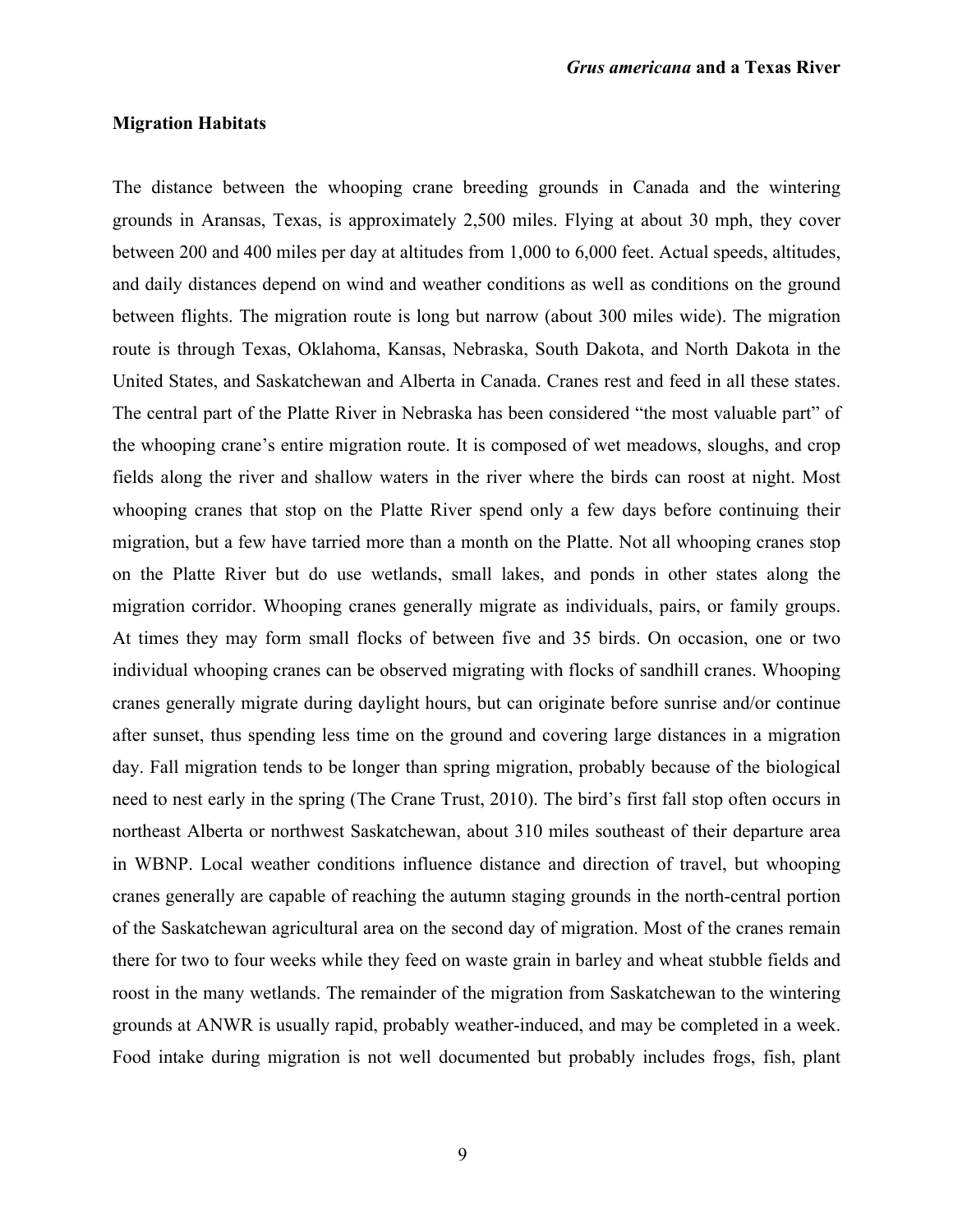tubers, crayfish, insects, as well as agricultural grains. The largest amount of time on the ground is spent feeding in harvested grain fields (U.S. Fish and Wildlife, 2007).

## **Winter Habitat in Texas**

Aransas NWR was originally established by President Franklin D. Roosevelt in 1937 as a "refuge and breeding ground for migratory birds and other wildlife … for use as an inviolate sanctuary, or for any other management purpose, for migratory birds … and to conserve (A) fish or wildlife which are listed as endangered species or threatened species … or (B) plants." The refuge complex comprises more than 115,000 acres, including the Blackjack Peninsula (Aransas proper), Matagorda Island, and other smaller units. About 22,000 acres of salt flats on ANWR and adjacent islands are used as winter territories by the whooping cranes.

Aransas NWR provides vital resting and feeding wintering grounds for the whooping crane as well as other migratory birds and native Texas wildlife. It is one of more than 545 national wildlife refuges spanning the United States and managed by the U.S. Fish and Wildlife Service. The National Wildlife Refuge System is the only national system of lands dedicated to conserving our wildlife heritage for today and generations yet to come.

Whooping cranes occupy the Aransas NWR and adjacent areas from October to April, or over half the year. Pairs and families generally occupy and defend discrete territories averaging approximately 290 acres. Sub-adults and unpaired adults congregate in small flocks outside areas of family territories (U.S. Fish and Wildlife, 2007).

A thesis by Lafever (2006) contains much of what is known about whooping crane behavior in their winter habitat. She investigated spatial and temporal winter behavior and behavioral responses of five territorial whooping crane families at Aransas National Wildlife Refuge during the winters of 2003-2004 and 2004-2005. The five whooping crane territories observed ranged from the northern end to the southern tip of Blackjack Peninsula in Aransas County. All territories studied were adjacent to the Gulf Intracoastal Waterway (GIWW) or adjacent to a bay located on the GIWW. Territories were primarily composed of salt-marsh habitat, which can be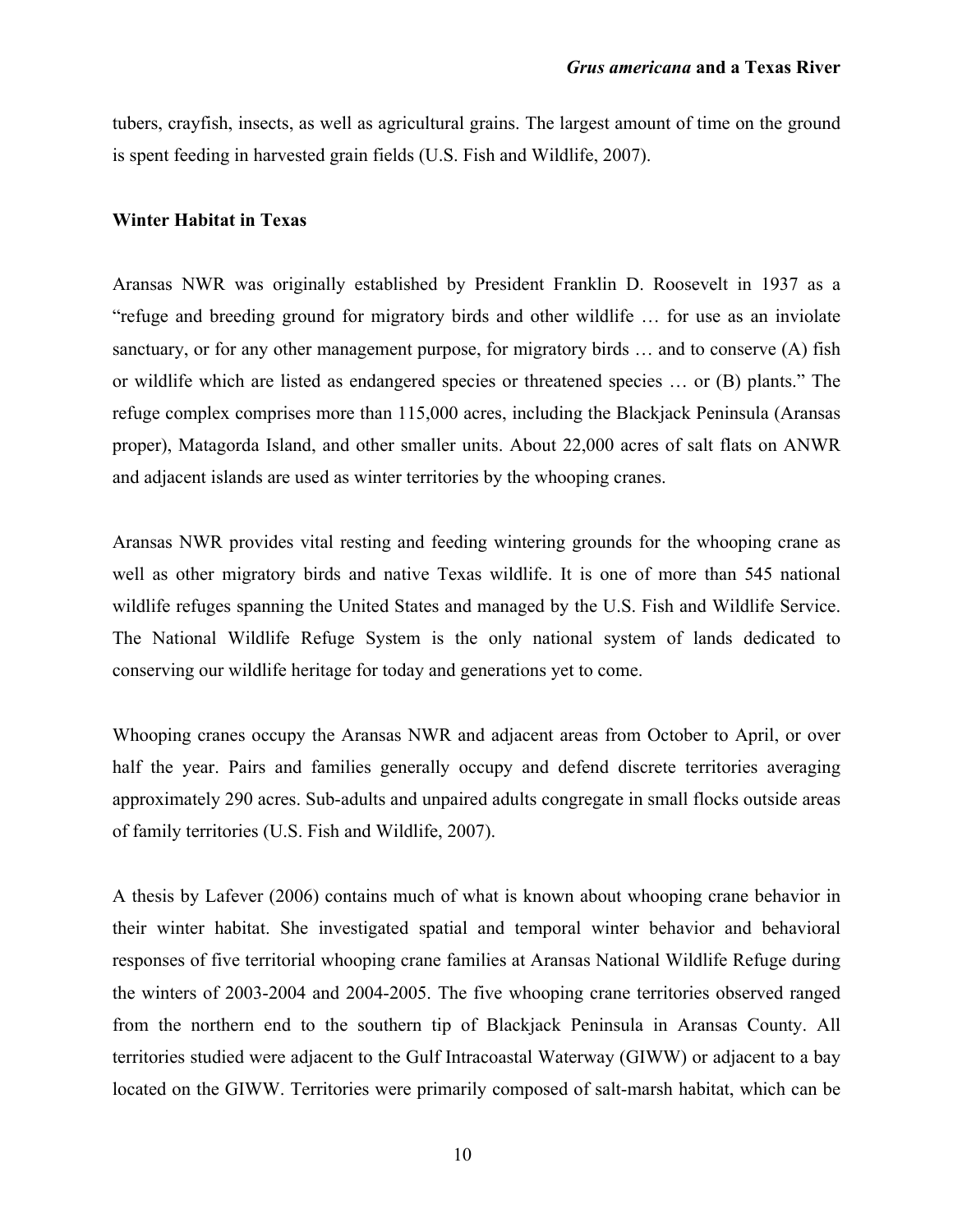described as a mosaic of marsh vegetation and intermittently inundated ponds. Inundation and salinity of ponds varied throughout the year, depending on tidal cycles, precipitation, and freshwater inflows from the Guadalupe and San Antonio Rivers located north of Blackjack Peninsula. Observations were conducted from December 2003 through April 2004, and October 2004 through April 2005.

As might be expected, both adult and juvenile cranes spent the majority of the day foraging (63 percent and 66 percent, respectively). Alert behavior comprised 15 percent of the cranes' timeactivity budgets; preening or resting, and movement each constituted approximately 7 percent of the time-activity budget. Adults were more alert than juveniles in January-February. The proportion of time spent on other behaviors did not differ by age.

Overwinter use of territories varied spatially and temporally. Flight occurrence was highest in November-December, coinciding with establishment of territorial boundaries upon arrival at the wintering grounds. Movement velocity (meters traveled/minute) also tended to be highest in November-December, which may be due to territorial defense and foraging activities. Use of land, open water, and edge habitats (land and water interface) within territories appeared to fluctuate with primary food item availability. Disproportionate use of land habitat by several crane families coincided with peak production of wolfberry (*Lycium carolinianum*) fruit, which occurs in November-December. Edge habitat was used disproportionately to its availability throughout the winter, most likely because this habitat type provided refuge for blue crabs (*Callinectes sapidus*), an important food item for whooping cranes. Several families also used open water disproportionately to its availability.

The winter diet of whooping cranes consists predominantly of blue crabs along with various species of clams, and the plant wolfberry. The wolfberry matures at about the time the crane arrives at ANWR and is essentially gone by the end of December. After that, most food foraging occurs in the brackish bays, marshes, and salt flats on the edge of the mainland and on barrier islands. In a year of high crab abundance, whooping cranes can consume seven to eight crabs per hour (80 crabs per day), totaling 80-90 percent of their diet. In contrast, during years of low blue crab abundance, cranes consume an average of only three crabs per hour (about 35 crabs per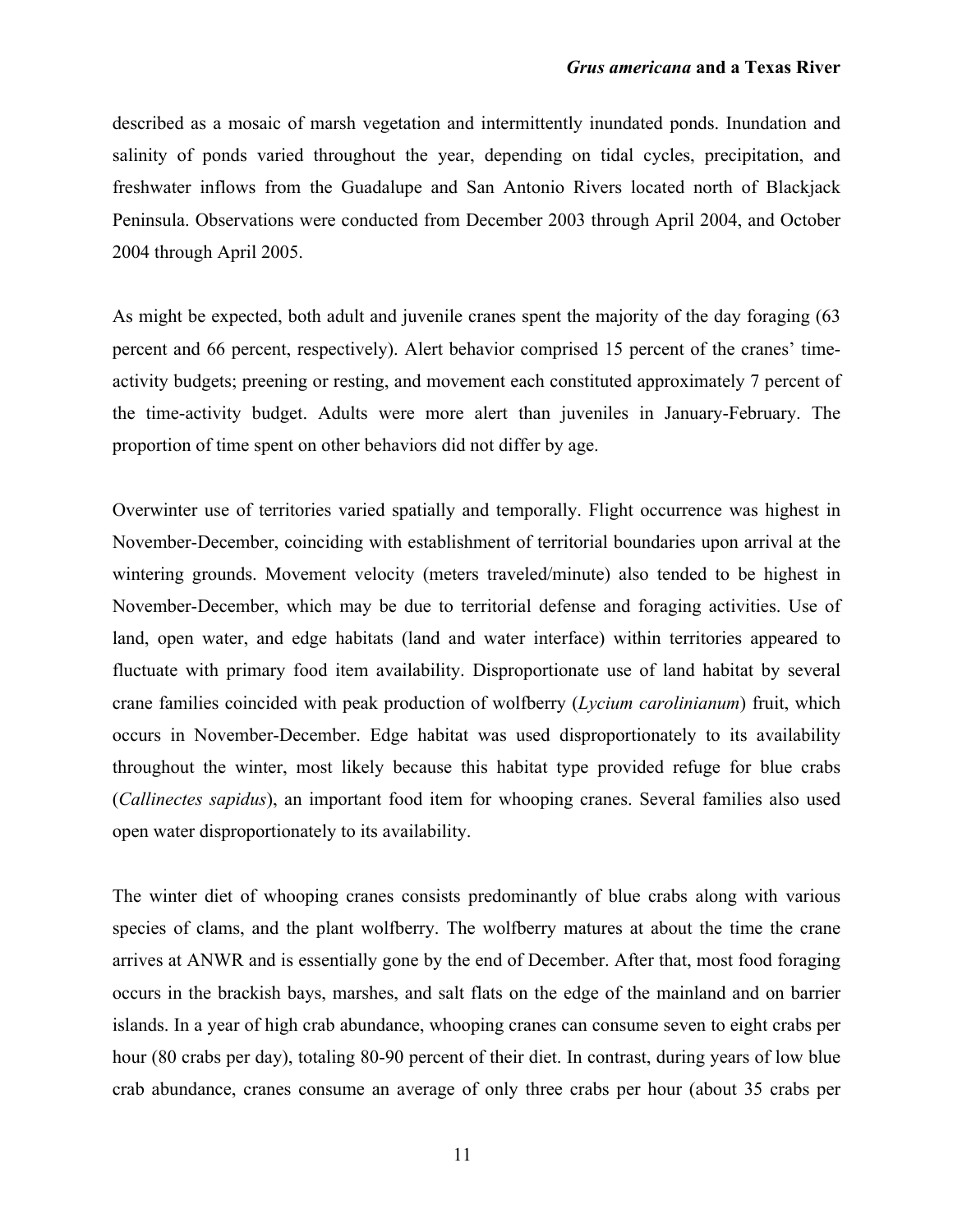day). The average abundance of blue crabs in the San Antonio Bay system varies throughout the year. The crab population is relatively low during the months of November through January. It is high during the rest of the time the whooping crane is in residence.

The blue crab lives in estuarine and tidal areas and other shallow coastal waters, to a maximum depth of around 90 meters. It is found on muddy and sandy bottoms in coastal areas, but may move to greater depths in cold winters. When air temperatures drop below 50°F (10°C), adult crabs leave shallow, inshore waters and seek deeper areas where they bury themselves and remain in a state of torpor throughout the winter. In this state they are unavailable to the whooping crane.

Blue crab growth is regulated by water temperature. Growth occurs when water temperatures are above 59°F (15°C). Water temperature above 91°F (33°C) is lethal. Blue crabs are susceptible to sudden drops in temperature.

Salinity is important to the blue crab, but requirements vary by life stage. Generally optimum salinity is 3-15 parts per thousand (ppt). Maximum abundance is between 10 and 20 ppt. Below 5 ppt and above 30 ppt the blue crab is absent. Larvae are sensitive to salinities below 20 ppt, but juvenile and adult crabs can cope with everything from freshwater to highly saline marine conditions. After mating, the female will migrate to high salinity waters in lower estuaries, sounds, and near-shore spawning areas. They overwinter before spawning by burrowing in the mud. Most females spawn for the first time two to nine months after mating, usually from May through August the following season. Larvae are filter feeders, and live a planktonic existence in the high-salinity surface waters near the spawning grounds, as do the pre-juvenile megalops. The juveniles gradually migrate into shallower, less-saline waters in upper estuaries and rivers where they grow and mature. Males generally migrate farther upstream, preferring low-salinity waters, whereas females tend to stay in lower rivers and estuaries. Sexual maturity is reached after 18 to 20 post-larval molts, generally at the age of 1 to 1 1/2 years. Males continue to molt and grow after they reach sexual maturity. It is generally accepted that females cease to molt and grow (terminal molt) when they mature and mate and the cycle repeats itself.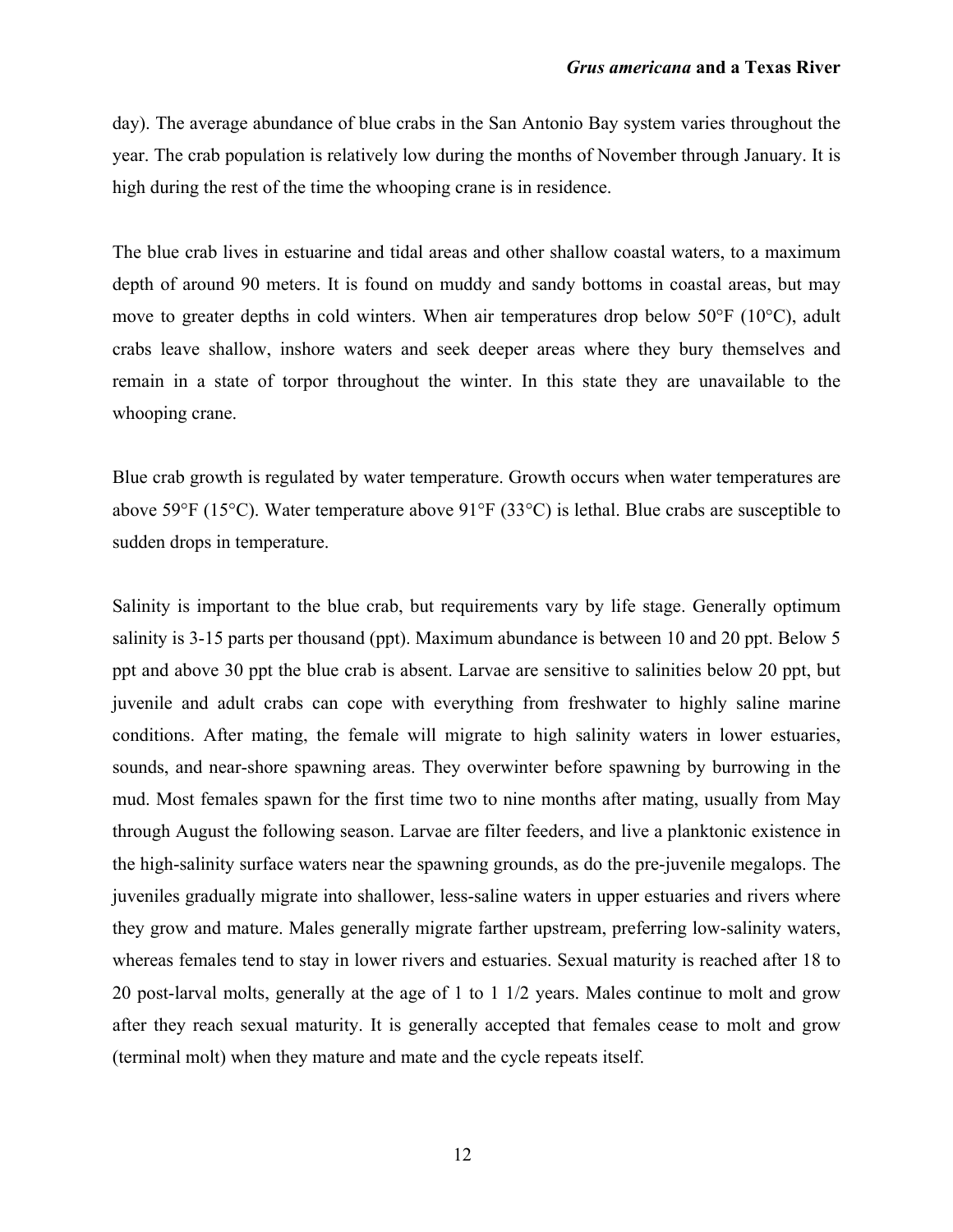The juvenile crabs are the preferred diet for the whooping crane and generally can be found in the marshes of their territory. Marsh, sea grass beds, and wetlands are crucial for blue crabs to flourish. Juvenile crabs avoid predation by seeking refuge in these habitats, and a symbiotic relationship develops between them and the vegetation. Crabs strip the aquatic vegetation of grazing mollusks and, in turn, are provided with extra cover and food—circumstances under which strong recruitment is almost guaranteed.

However, consider the effects of a prolonged drought without water restrictions. It starts with less flowing of freshwater into the estuary from the San Antonio and Guadalupe Rivers. This is followed by reduced primary productivity (growth of algae, sea grass, and phytoplankton). This reduction limits the food supply for organisms at the lower levels of the food chain (zooplankton, mollusks), which in turn limits the food supply of blue crabs. Such a sequence leads to fewer crabs for the whooping crane to eat, causing them to become excessively stressed or threatened (Sutton, 2005).

Occasionally, cranes fly to upland sites, requiring freshwater to drink when their territorial waters become too saline. Whooping cranes do not drink water that is more saline than 23 ppt. While upland, they may take foods such as acorns, snails, crayfish, and insects, and then return to the marshes to roost. Uplands are particularly useful when partially flooded by rainfall, burned to reduce plant cover, or when food is less available in the salt flats and marshes. Agricultural croplands adjacent to ANWR are rarely visited.

High fall tides and heavy rains sometimes flood tidal flats. In these circumstances, the birds forage almost exclusively on blue crabs and wolfberry in flooded areas. In December and January, tidal flats typically drain as a result of lower tides, and the birds move into shallow bays and channels to forage primarily on clams, although blue crabs are occasionally captured while probing the bottom. Clams are a significant dietary item when water depths are low, temperatures cold, and following drought when the blue crab population is low. Smaller blue crabs (5 cm or less in width) are preferred and are swallowed whole. Larger crabs, when eaten, are pecked into pieces before being swallowed (U.S. Fish and Wildlife, 2007).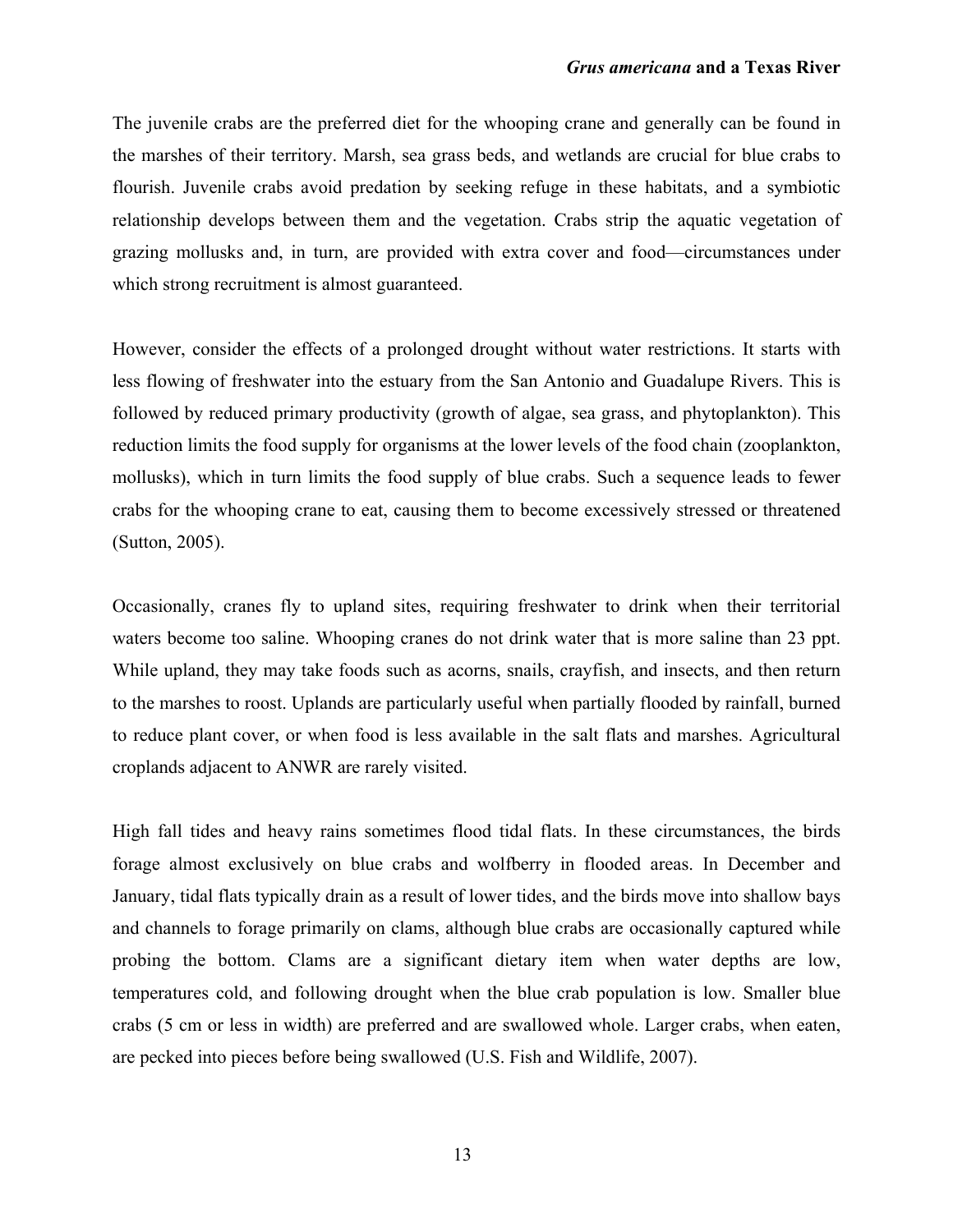# **Threats to the Whooping Crane in Texas**

SEC. 4. [16 U.S.C. 1533] of the 1973 Endangered Species Act lists five categories of factors detrimental to the well-being of the whooping crane. These factors are as follows:

- The present or threatened destruction, modification, or curtailment of its habitat or range
- Overutilization for commercial, recreational, scientific, or educational purposes
- Disease or predation
- The inadequacy of existing regulatory mechanisms
- Other natural or manmade factors affecting its continued existence.

The U.S. Fish and Wildlife International Recovery Plan for the whooping crane (USFWS, 2007) details a variety of threats that address these categories. These threats are (A)-1 human habitat; (A)-2 freshwater inflow; (B)-1 shooting; (B)-2 disturbance; (C)-1 diseases and parasites; (E)-1 life history; (E)-2 food availability/sibling aggression: climate factors; (E)-3 loss of genetic diversity; (E)-4 red tide; (E)-5 chemical spills; (E)-6 collisions with power lines; (E)-7 fences and other structures; (E)-8 collisions with aircraft; and (E)-9 pesticides. Although several of these threats may appear to be solely from natural causes, all are or can be influenced through human intervention. Human habitat, shooting, chemical spills, pesticides, disturbance, and collisions with various human appliances are obviously directly associated with human intervention. Human intervention in the case of loss of genetic diversity, red tide, life history, and food availability is less direct, but can be affected by aggressive management such as that done by the U.S. Fish and Wildlife Service and the Canadian Wildlife Service. One threat that at first appears to be of natural origin but in reality is greatly influenced by human actions is the question of freshwater inflow. Maintaining an adequate supply of freshwater inflow to San Antonio Bay may very well be the single most important factor determining the future sustainability of the world's population of wild whooping cranes.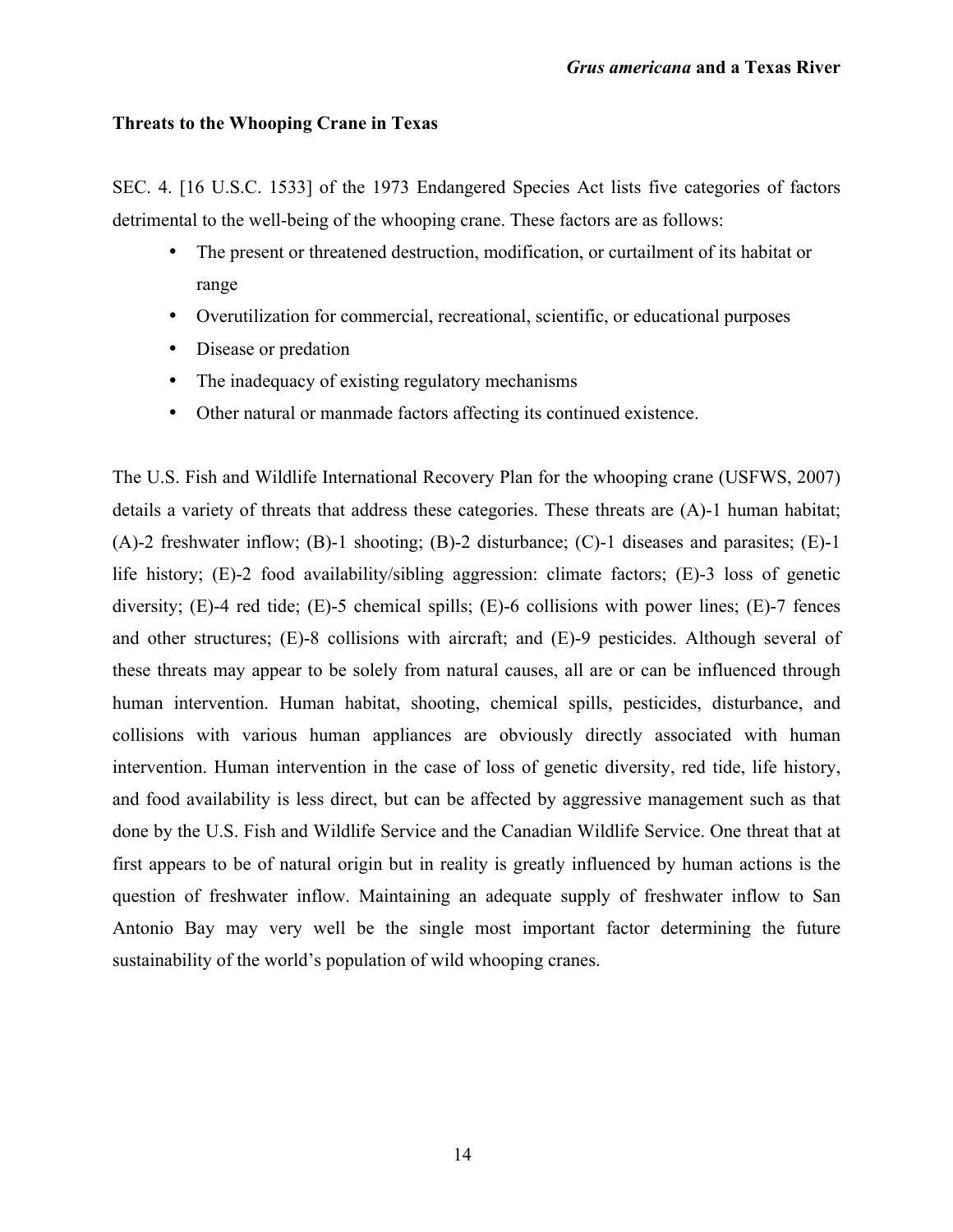## **Effects of Freshwater Inflow**

Freshwater is essential to crabs, and there are more crabs in the bays when freshwater is plentiful. The highest commercial blue crab catch in San Antonio Bay, according to one study, came during three years when the Guadalupe River was pouring 3 million acre-feet of water annually into the bay. How much freshwater is the right amount? The answer is hard to come by. Floods may come and wipe out the oyster reefs for a couple of years. Droughts may do the same thing. No one seems to worry about too much freshwater in the bays, but drought is a concern. The last great drought began in 1948 and ended in 1957. During its peak in 1956, the bays received 14 percent of their average freshwater inflows. San Antonio Bay received only 196,000 acre-feet of water, or 8.4 percent of its average. Up and down the coast, the oyster crop disappeared, white shrimp declined drastically, the high salinity in Upper Laguna Madre blinded black drum and scored them with lesions, and the blue crab population in the estuary dropped.

Without sufficient freshwater from the Guadalupe-San Antonio Rivers, the salinity of the estuary system can approach that of seawater at approximately 35 ppt. A salinity of that magnitude negatively affects the blue crab and the wolfberry populations, as well as those of other organisms that are all vital sources of food for the whooping crane. A higher salinity also causes the whooping crane to seek fresher water away from the relative protection of its territory.

But what is a sufficient flow of freshwater needed to sustain a healthy ecosystem in the estuary?

The drought of record is the baseline for scientific study of the freshwater inflows. Such factors as historical inflows, nutrient and sediment loads, circulation, and salinity patterns were studied and compared to a fisheries analysis to determine how much water is needed to sustain the productivity of San Antonio Bay. Similar studies have been performed for other estuaries of the Texas coast, and numbers have been produced stating the amount of water needed to keep the bays relatively productive, provided the water is distributed in a seasonal pattern (Berryhill, 2003). The value for San Antonio Bay is estimated to be 1.1 million acre-feet—about a third of what is available in a water abundant year (Texas Parks & Wildlife Department [TPWD], 2007). The modeled maximum harvest freshwater inflow (Max H) is slightly below the median flow of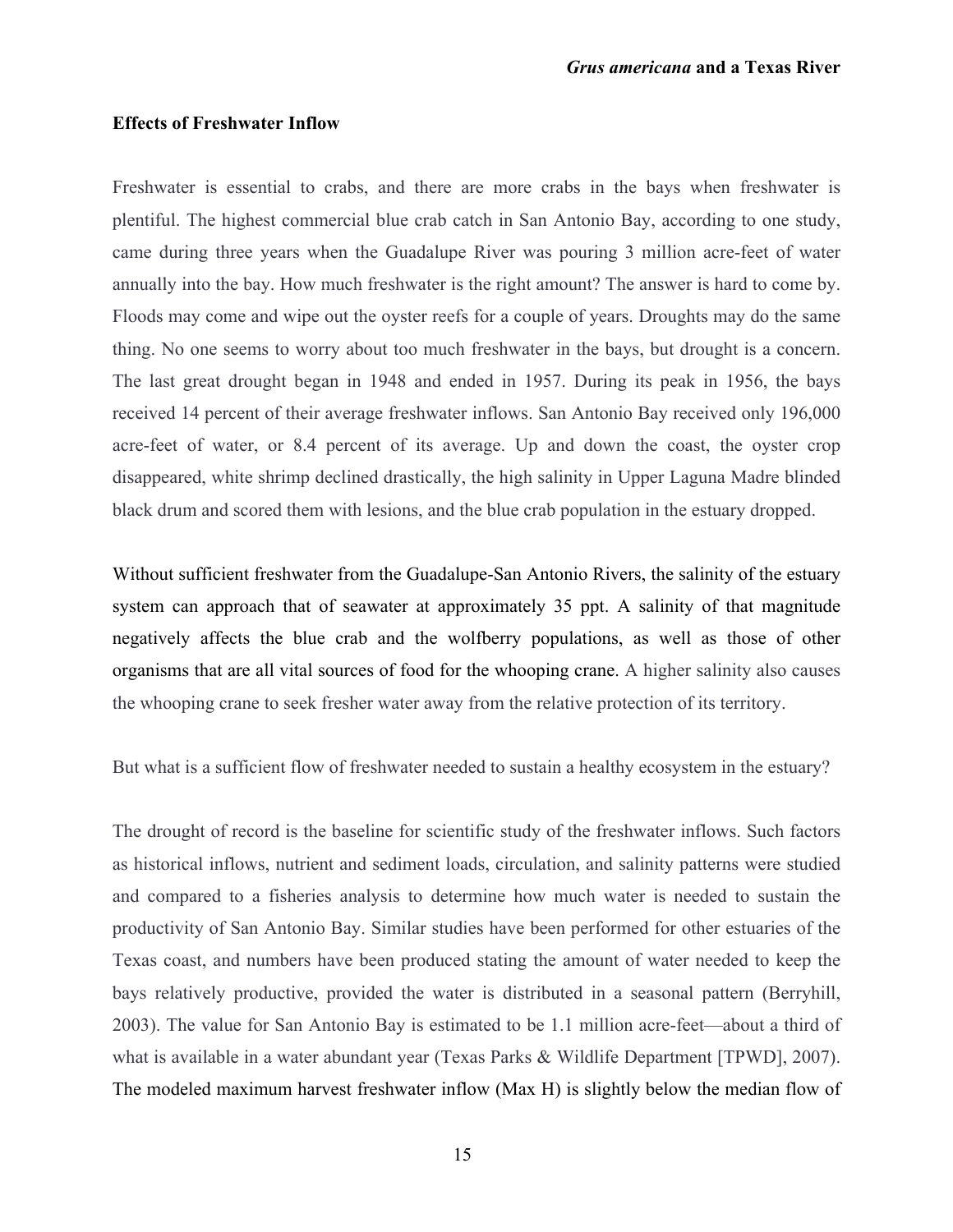1.5 million acre-feet annually. In the Guadalupe Estuary, blue crabs are most abundant in salinities that average between 10 and 25 ppt. TPWD data suggests that water inflows greater than 1.3 million acre-feet annually result in low enough salinities in the estuary to produce high numbers of blue crabs. In San Antonio Bay, the years with the highest harvests all had inflows greater than 3 million acre-feet. Therefore, according to Longley (1994), the salinity level should remain between 10 and 20 ppt for approximately 60 to 80 percent of the time for maximum production of the blue crab species as well as the white shrimp, gulf menhaden, and brown shrimp.

Whooping crane territories in the ANWR area include brackish marshland pools. With sufficient water flow and normal tides, these pools are connected to each other and with the flowing waters of the estuary system. This allows for a flow of water that keeps these pools at a salinity level at a value low enough for the whooping crane to draw its drinking water. Normally, tides in this area are highest in November-December and lowest in February-March. If the flow of freshwater into the marsh system is also low during these later months, the marsh pools may become disconnected from the bay system. Evaporation at this time, especially if the temperature is warm, will deplete these pools of water that no longer can be replaced. This condition would result in the marsh having much higher salinities than the bay itself. If fact, the salinity may become higher than 35 or 40 ppt, or much higher than the maximum salinity of 23 ppt of water that is drinkable by the whooping crane. This condition would cause the whooping crane to seek water outside its territory. It could explore territories of other whooping cranes for water that might result in aggressive behavior from the occupant crane and possible injury to the crane. It might also fly upland where the water is fresh, but where there is a higher probability of the crane being attacked or possibly killed by resident predators or by ingesting pesticides. These conditions might also lead to many whooping cranes to congregate at the same watering place, resulting in the chance for a diseased or parasite-carrying crane to infect others.

A chart of whooping crane winter mortality expressed as a percentage of the flock population and the corresponding average river flow into the Guadalupe Estuary from the combined Guadalupe and San Antonio Rivers during the six month critical period of bay productivity from July to December is shown ordered by year (1988-2009) in Figure 1a, and ordered by river flow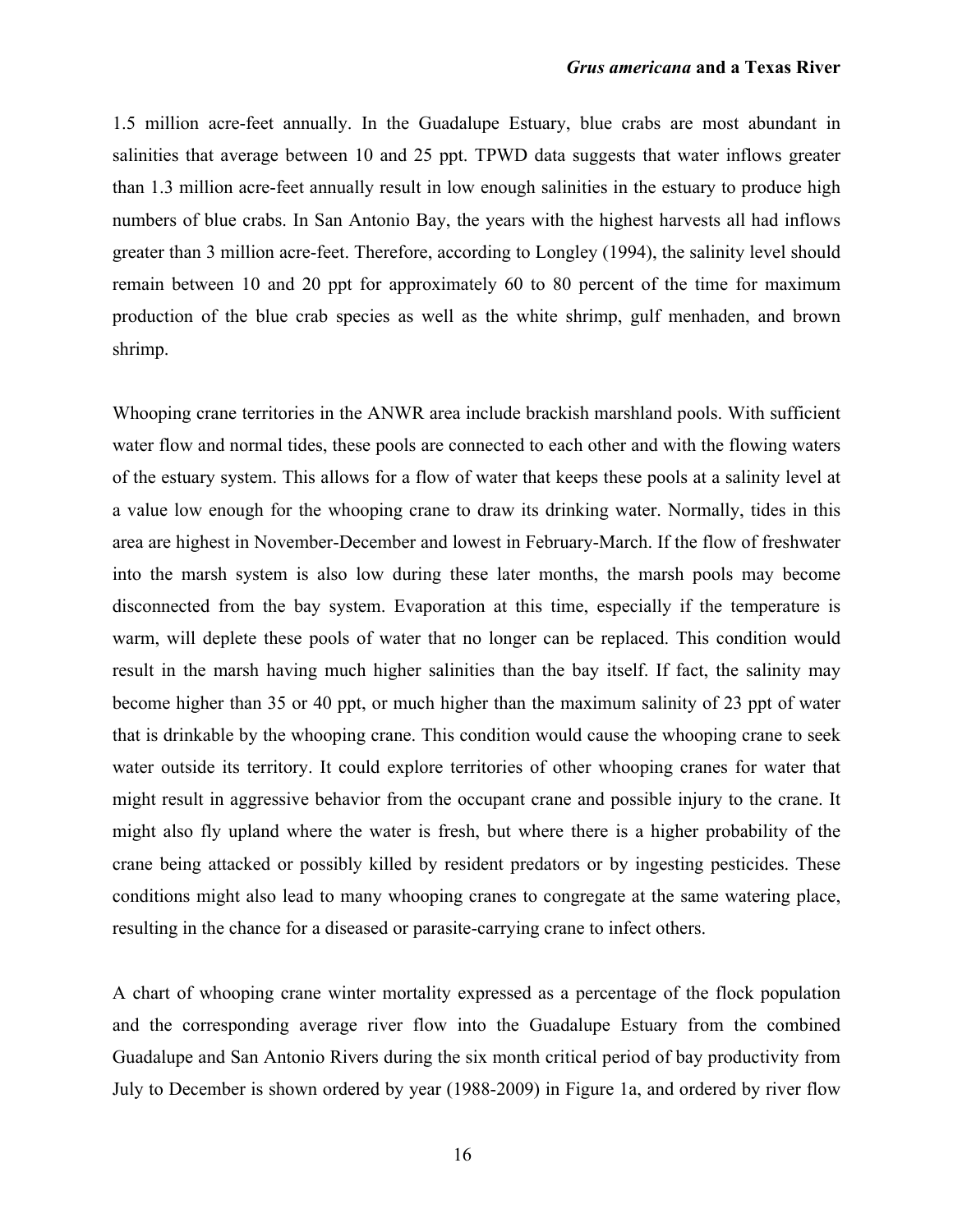in Figure 1b. Flow data is obtained by combining data collected by the U.S. Geological Survey (USGS) at the Victoria, Texas, Gauge Station (USGS 08176500) in the Guadalupe River and at the Goliad, Texas, Gauge Station (USGS 08188500) in the San Antonio River. It is expressed in units of 1000 cubic feet per second. Whooping crane mortality during the winter seasons at Aransas NWR was collected by Tom Stehn of the USFWS (2009).

Figure 1a does not suggest an apparent linear or exponential correlation between mortality and river inflow. Figure 1b does show clearly that a high rate of winter mortality (>1.1 percent) always occurs during years of low water flow. In the 13 years recorded with inflows equal to or less than 2,350 cu ft/sec, the average winter mortality rate was 2.81 percent of the whooping crane population, whereas in the eight years with inflows greater than 2,300 cu ft/sec, the average winter mortality rate was 0.38 percent of the population. Using these data, we hypothesize that mortality greater than 1.1 percent is associated with total river flow during the test months of less than 2,350 cu ft/sec. The data could be organized like this in a Fisher 2x2 exact probability test:

|              |        | Flow  |       |
|--------------|--------|-------|-------|
| Mortality    | < 2.35 | >2.35 | Total |
| (percent)    |        |       |       |
| 1.1          |        |       | 14    |
| >1.1         |        |       |       |
| Total        | 13     |       | 21    |
|              |        |       |       |
| $P = 0.0148$ |        |       |       |

Knowing that over a period of 21 years, 13 of these years had average July to December flow rates less than 2,350 cu ft/sec and eight had flow rates greater that 2,350 cu ft/sec and that in seven of these years the whopping crane mortality was greater than 1.1 percent, what is the probability that the years of high mortality would be so unevenly distributed between years of high and low river inflow? Invoking the null hypothesis by postulating that there is no correlation between river flow and crane mortality, and using the Fisher 2x2 exact probability test, the probability of the observed distribution of flows and mortality can be calculated exactly (one tailed test). The Fisher Exact Probability Test is an excellent nonparametric technique for analyzing discrete data (either nominal or ordinal), when the two independent samples are small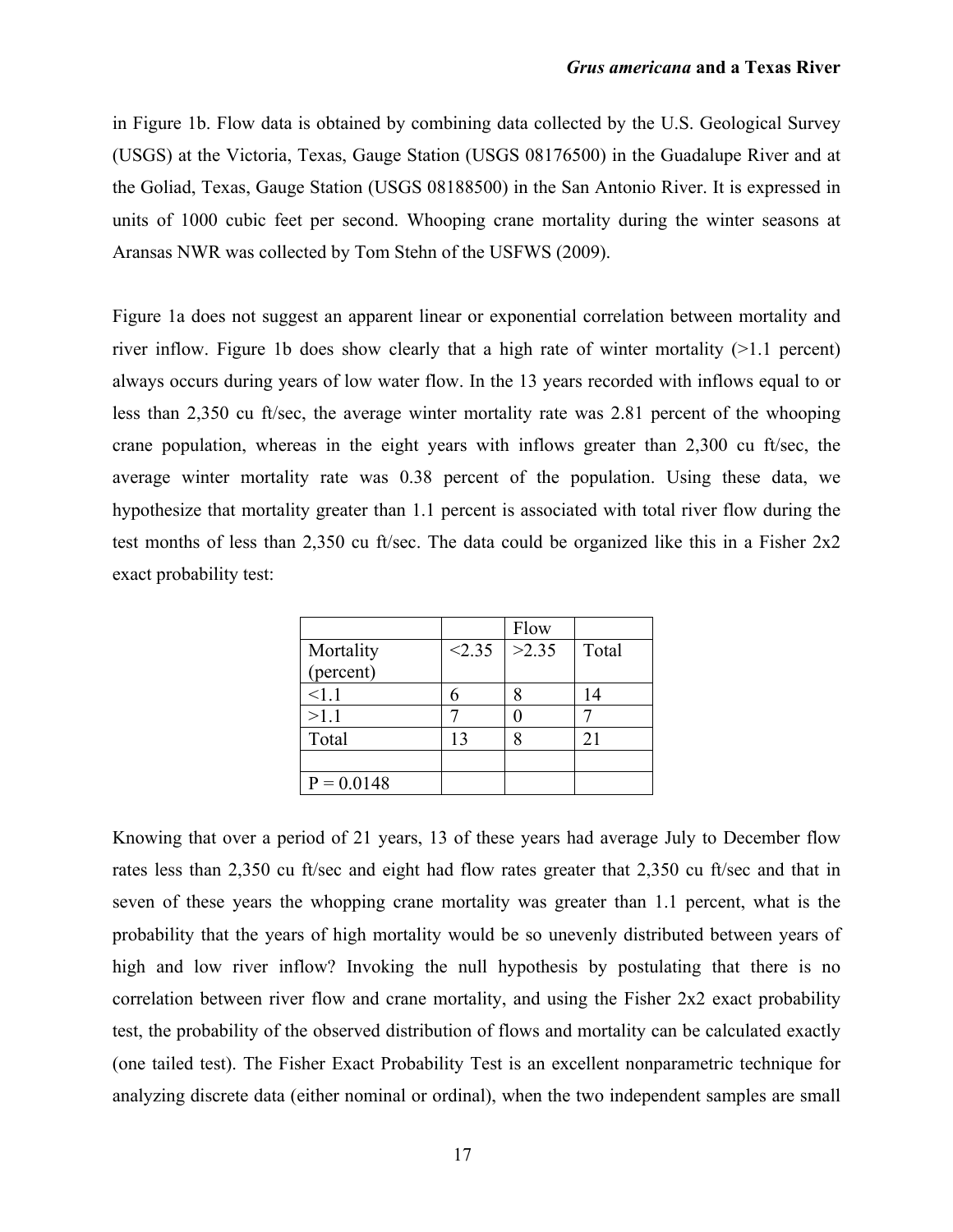in size. It is used when the results from two independent random samples fall into one or the other of two mutually exclusive classes (NIST/SEMATECH e-Handbook, 2010).

For our particular distribution of mortality and river inflow, the probability that they are not correlated (the null hypothesis) has a P value of only 0.0147. Thus the chance that mortality and river inflow are indeed correlated as suggested is very significant. Other variables must also play an important role in whooping crane deaths. For example, Gil de Weir (2006) conducted a very thorough study of the demographics of the whooping crane wherein she considers several environmental variables such as extreme temperature, heavy precipitation, salinity, food scarcity, hurricanes, and drought that might also cause winter mortality of whooping cranes. Here we are concerned only with deaths at ANWR. There is also a high mortality rate of hatchlings and the very young juveniles at WBNP. Plus, predators are always present, not only at the breeding grounds and along the flyway, but also at ANWR.

## **River Inflow and Whooping Crane Mortality**

The quantity and quality of freshwater that enters the Guadalupe Estuary System has a direct but complicated bearing on the well-being and, indeed, the survival of the whooping crane population that winters there. Currently low-flow years are not infrequent. Any additional loss of freshwater flowing into the bay system would significantly increase the number of low-flow years and seriously threaten the continued existence of the whooping crane.

Freshwater inflow comes primarily from the San Antonio and Guadalupe Rivers. Because Matagorda Island separates the estuary and bay system from the Gulf of Mexico, there is little direct exchange between San Antonio Bay and Gulf waters, although some exchange of salt water from the Gulf to the Bay does occur via Pass Cavallo to the north and Cedar Bayou to the south.

The Guadalupe River begins in two forks in western Kerr County, the north and south forks. These two branches converge near Hunt, Texas. From there the river continues to flow southeast for 230 miles, passing through Kerr, Kendall, Comal, Guadalupe, Gonzales, DeWitt, and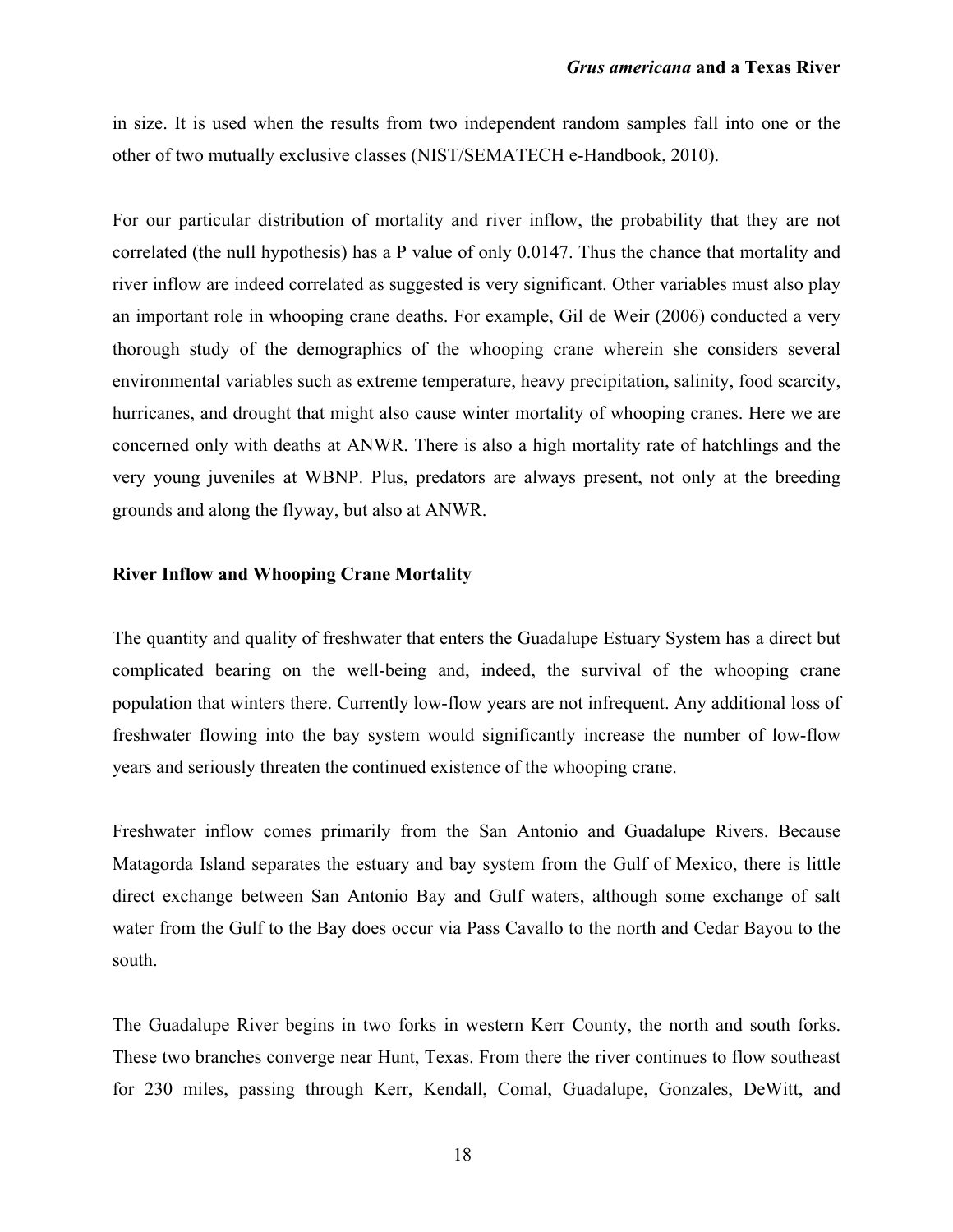Victoria counties. It then forms the boundary between southern Victoria County and Calhoun County and between Calhoun and Refugio counties before reaching its mouth on San Antonio Bay. By the time the river reaches Victoria (USGS gauge #8176500 at Victoria), its flow rate averages about 2,005 cu ft/sec (1.453 million ac ft/yr). The minimum annual flow was 131.6 cu ft/sec (95,300 ac ft/yr) in 1956 and the maximum annual flow was 6,993 cu ft/sec (5.063 million ac ft/yr) in 1992.

The San Antonio River originates in central Texas near San Antonio and follows a roughly southeastern path through the state. The 240-mile-long river crosses five counties: Bexar, Goliad, Karnes, Refugio, and Wilson. It eventually feeds into the Guadalupe River about 10 miles from San Antonio Bay. Its average discharge (1940-2008) is 825 cu ft/sec (597,300 ac ft/year) measured at Goliad (USGS gauge #8188500). The annual freshwater contribution of the San Antonio River to the San Antonio Estuary system is about half that of the Guadalupe River, but because it passes through the San Antonio public water system, it has a much higher nutrient content.

The Guadalupe's drainage area is about 6,070 square miles while the basin area of the San Antonio River is about 3,921 square miles, or roughly two-thirds as large as the Guadalupe River basin. Together they collect runoff and spring water from an area that is nearly 10,000 square miles. Freshwater inflow to San Antonio Bay is realized primarily from these two rivers with a small additional amount from direct coastal runoff and from ungauged small creeks and streams that empty into the estuary-bay system. Legislatively mandated studies to determine freshwater inflows necessary to conserve healthy productivity of San Antonio Bay recommend 1.15 million ac ft/yr or roughly half of the average annual freshwater inflow from the Guadalupe and San Antonio Rivers. As stated previously, the Texas Parks & Wildlife Department data suggest that water inflows greater than 1.3 million acre-feet annually result in low enough salinities in the estuary to produce a healthy number of blue crabs. A level of flow this abundant produces a bay salinity of from 10 to 25 ppt. These freshwater flows are necessary to provide suitable drinking water for the whooping crane. Otherwise, they would be required to fly inland to find fresh drinking water (TPWD, 1998). Tragically, no mechanisms to guarantee critical river flows are provided by Texas water laws.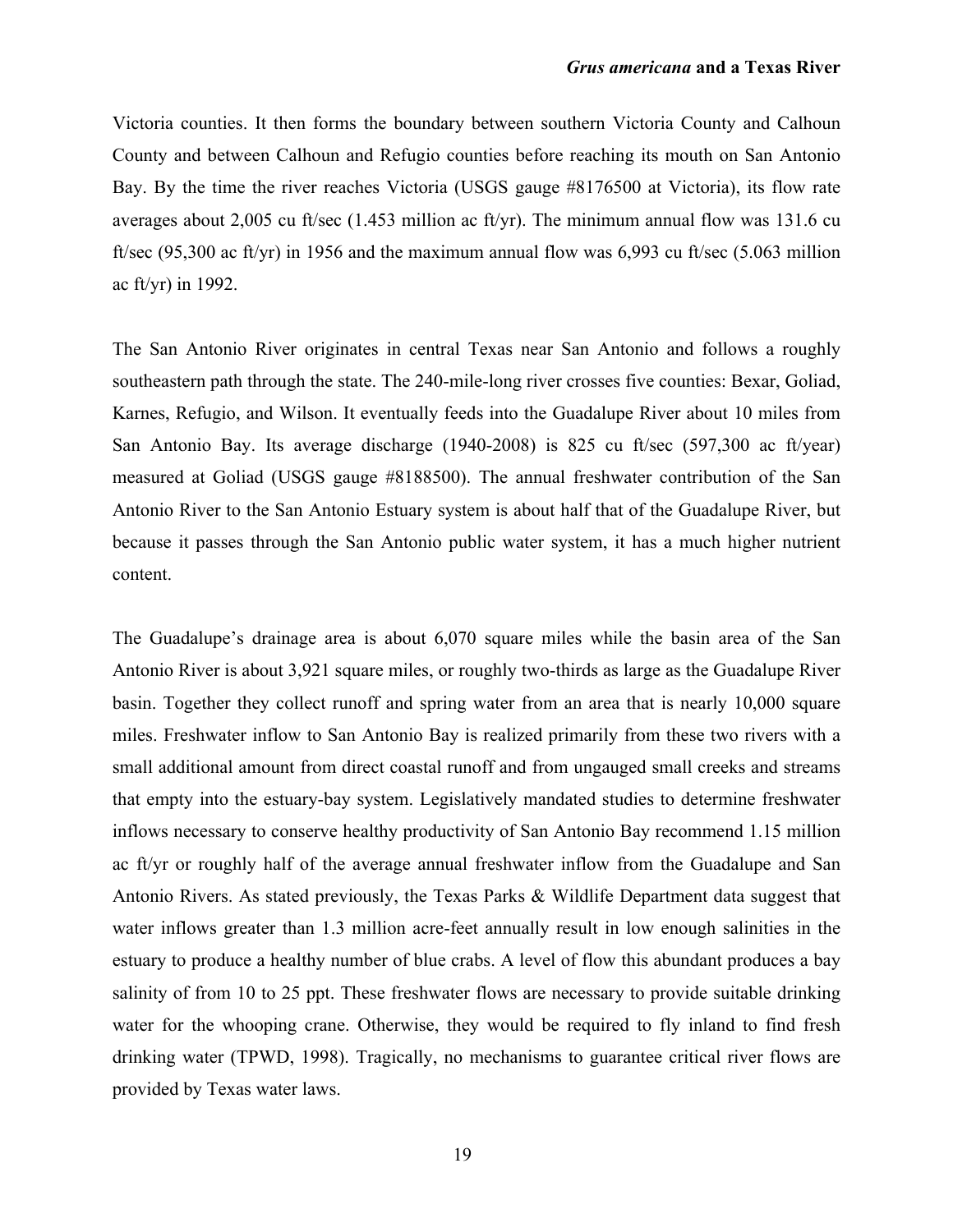In 2000, the San Marcos River Foundation applied for a water right that would leave 1.15 million acre-feet in the river, in accordance with the flows recommended by TPWD for the Guadalupe estuary. The application was denied in 2003 but was appealed and, in February 2005, was sent back by the court to the Texas Council on Environmental Quality for a rehearing. Conservation flows were proposed in Senate Bill 3 in the Texas Legislature in 2005 and passed by the House in 2007 (International Recovery Plan, 2007). The law creates an extensive public process, soliciting input from scientists and stakeholders in each river basin to determine how much water is needed to keep the state's rivers and coastal estuaries healthy, and how to ensure that water is protected. Final flow allocations will be determined by the Texas Commission on Environmental Quality (Texas WaterMatters, 2010). The process is ongoing and subject to considerable political debate. No immediate decision is evident.

In 2002, American Rivers named the Guadalupe on their annual list of the 10 most endangered rivers in the United States because of the inflow issue. "If the state of Texas doesn't take action to ensure that water keeps flowing in the river, existing and proposed diversions could dewater the river and deprive San Antonio Bay and Aransas Bay of needed freshwater," said American Rivers President Rebecca R. Wodder (Sierra Club, 2002). Projections indicate the river will be significantly threatened during periods of low flow and could cease to flow into the bay if all currently authorized water-use permits are utilized (National Wildlife Federation [NWF], 2004).

In a report titled *Bays in Peril,* a "danger" ranking was given to San Antonio Bay because drought periods were predicted to increase by 250 percent, and years with low freshwater pulses in the spring were calculated to increase 26 percent from naturalized levels (NWF, 2004). Texas Water Development Board data indicate natural droughts already threaten the Guadalupe ecosystem. Withdrawals of surface and groundwater for municipal and industrial growth are predicted to leave insufficient inflows to sustain the ecosystem in less than 50 years. Modeling indicates that if all existing water rights were exercised during a repeat of the 1950-1956 droughts, estuary inflows would be reduced by 17 to 43 percent below current levels and by 36 to 72 percent below historic levels, depending on the year (Norman Johns, National Wildlife Federation, Austin, TX, pers. comm., in Fitzhugh and Richter, 2004). Additionally, there are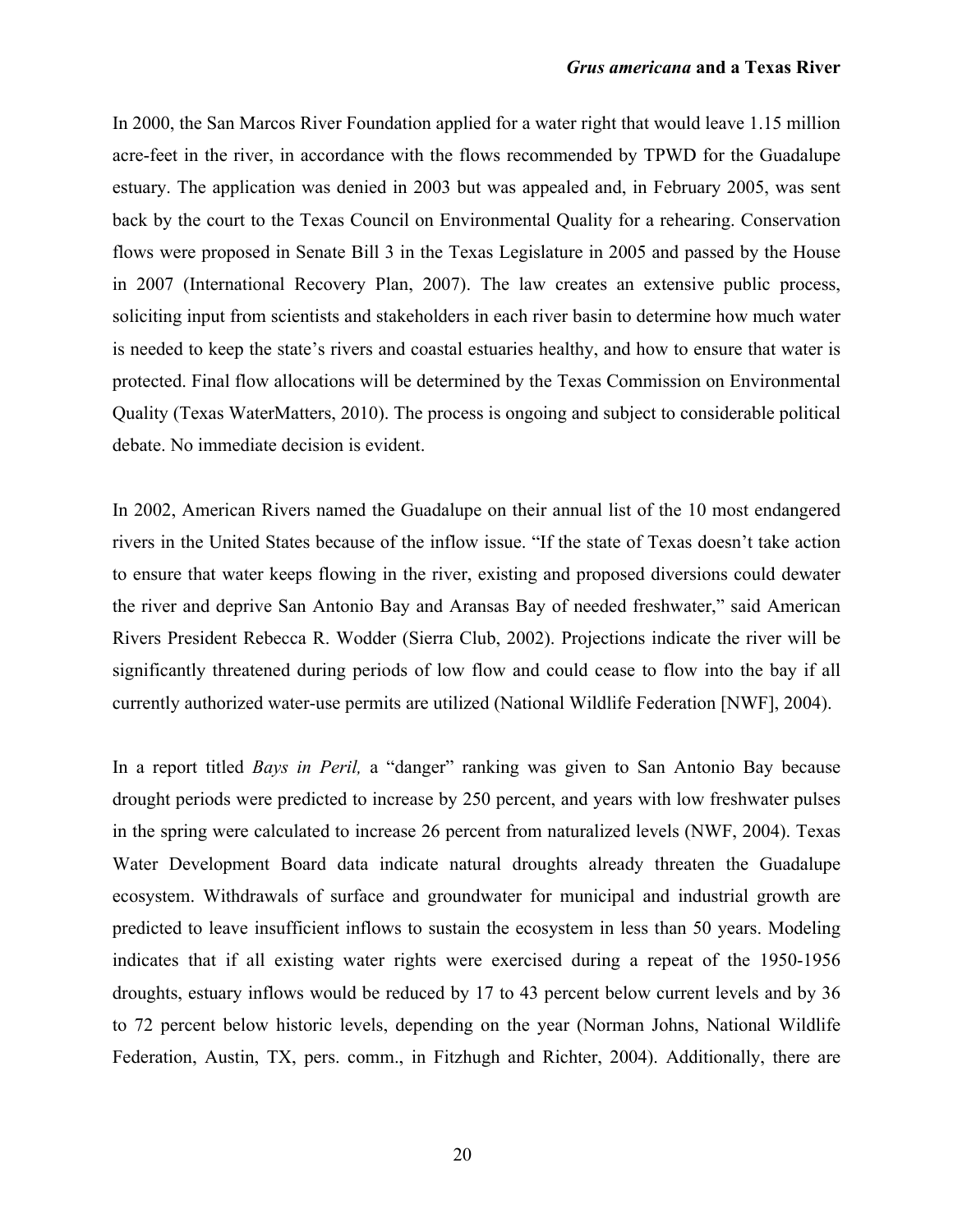pending water right applications for much of the remaining unappropriated water in the Guadalupe (International Recovery Plan, 2007).

Water rights continue to be granted on the Guadalupe, even though some sections of the river are already over-appropriated. Greater San Antonio will continue to grow, with population expected to double by mid-century (San Antonio Water System, 2003). In stream reservoir construction, water diversions and water usage will continue to increase in the future, further reducing freshwater inflows. The Guadalupe and San Antonio rivers are a major source of water for Region L of the Texas Water Plan. Projected total water demand for south central Texas (Region L) is the sum of water demand projections for municipal, industrial, steam-electric power generation, mining, irrigation, and livestock uses. Projected changes in the total water demand by use category from 2000 to 2060 are: municipal, 187 percent; industrial, 179 percent; power generation, 362 percent; mining, 159 percent; agricultural irrigation, -21 percent; and livestock, unchanged. The total expected increase in water usage amounts to an increase in demand for river water by approximately 150 percent (SCTRWPG, 2010).

## **The Added Threat from Future Climate Change**

Most of Texas, climatologically, has a modified marine climate. It is classified as "subtropical," with four zones:

- The eastern third of Texas has a subtropical humid climate that is most noted for warm summers.
- The central third of Texas has a subtropical subhumid climate characterized by hot summers and dry winters.
- The broad swath of Texas from the mid-Rio Grande Valley to the Pecos Valley has a subtropical semi-arid climate.
- The basin and plateau region of the Trans-Pecos features a subtropical arid climate that is marked by summertime precipitation.

The marine climate is caused by the dominant onshore flow of tropical moist air from the Gulf of Mexico. This airflow is modified by a decrease in moisture content from east to west, as well as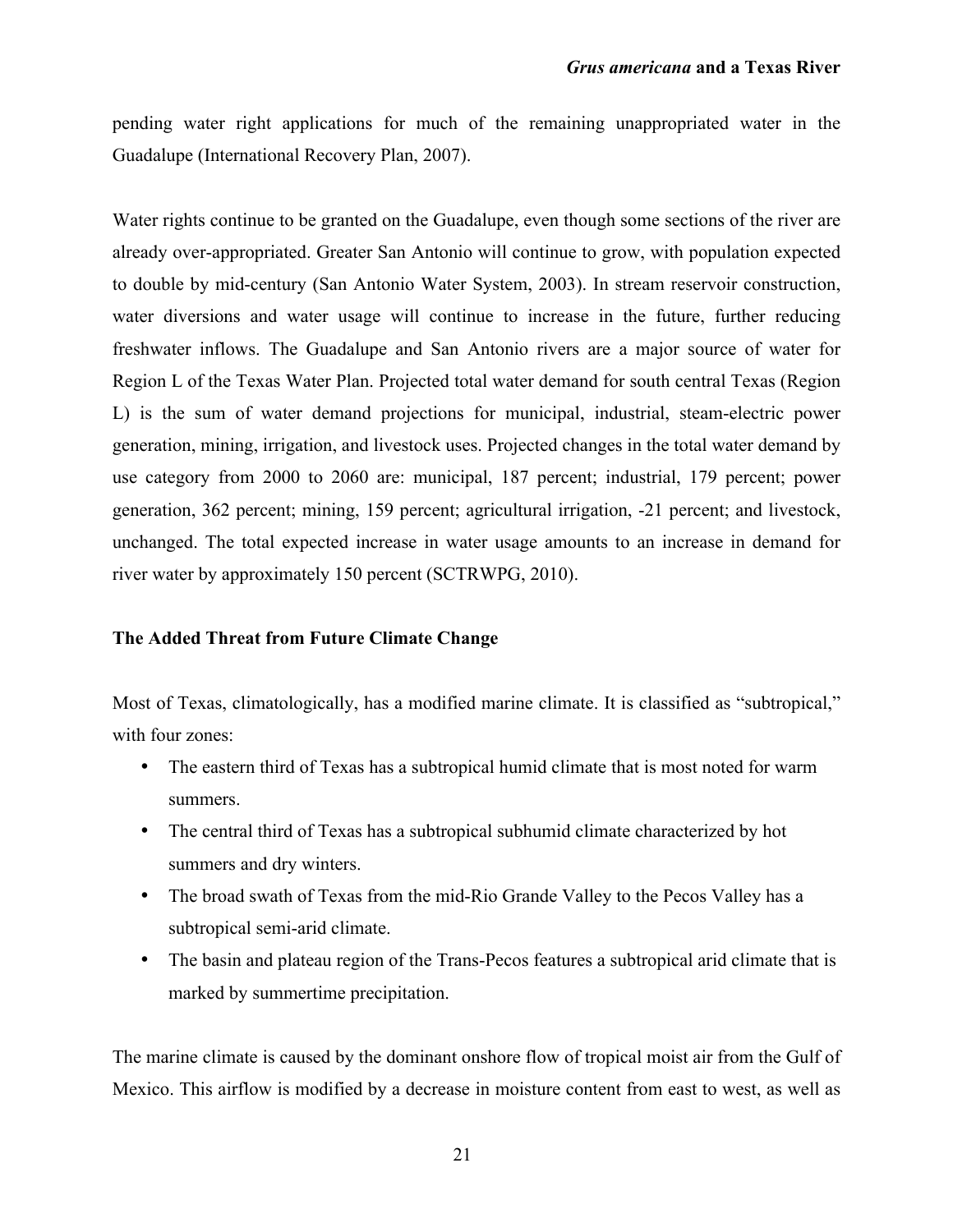by intermittent seasonal intrusions of drier continental air. The four zones of subtropical-humid, subhumid, semi-arid, and arid account for the changes in moisture content of the flow of Gulf air across the state (Larkin and Bomar, 1983).

The Guadalupe River Basin falls mainly in the subtropical subhumid zone. Current annual precipitation levels in this area range from a low of 25 inches in the west to 40 inches in the east. The Intergovernmental Panel on Climate Change (IPCC) precipitation levels for the entire region are predicted to fall by 5 to 20 percent by 2100. The IPCC (2007) predicts a positive temperature change of 3.5°C (6.3°F) or more in this same area.

As the climate warms, evapotranspiration will increase with a subsequent loss of soil moisture, and the net amount of water added to the watershed (precipitation minus evaporation) will certainly decrease. Thus the consequences of climate change are predicted to result in a temperature increase of 3.5°C (6.3°F) and a net decrease in annual precipitation of 15 percent along the Guadalupe River and, subsequently, on San Antonio Bay by the year 2100.

A climate study appearing in May 2007 (Seager et al.) models the hydroclimate in the southwestern United States using the A1B climate scenario, which amounts to a very rapid economic growth with a balance of many different energy sources and a mid-century peaking of the world population. This paper presents convincing evidence that both precipitation and evaporation will decrease over the next several decades consistent with the above estimates. The authors assert, "There is a broad consensus among climate models that this region will dry in the 21st century and that the transition to a more arid climate should already be underway. If these models are correct, the levels of aridity of the recent multiyear drought or the Dust Bowl and the 1950s droughts will become the new climatology of the American Southwest within a time frame of years to decades."

In the current case of the Guadalupe River, by the time the river reaches USGS gauge #8176500 at Victoria, its flow rate averages about 2005 cu ft/sec (1.453 million ac ft/yr). The average is, however, far from normal. It is often said of the Guadalupe River that a normal flow is not normal! The years from 1951 through 1956 were severe drought years in South Texas. During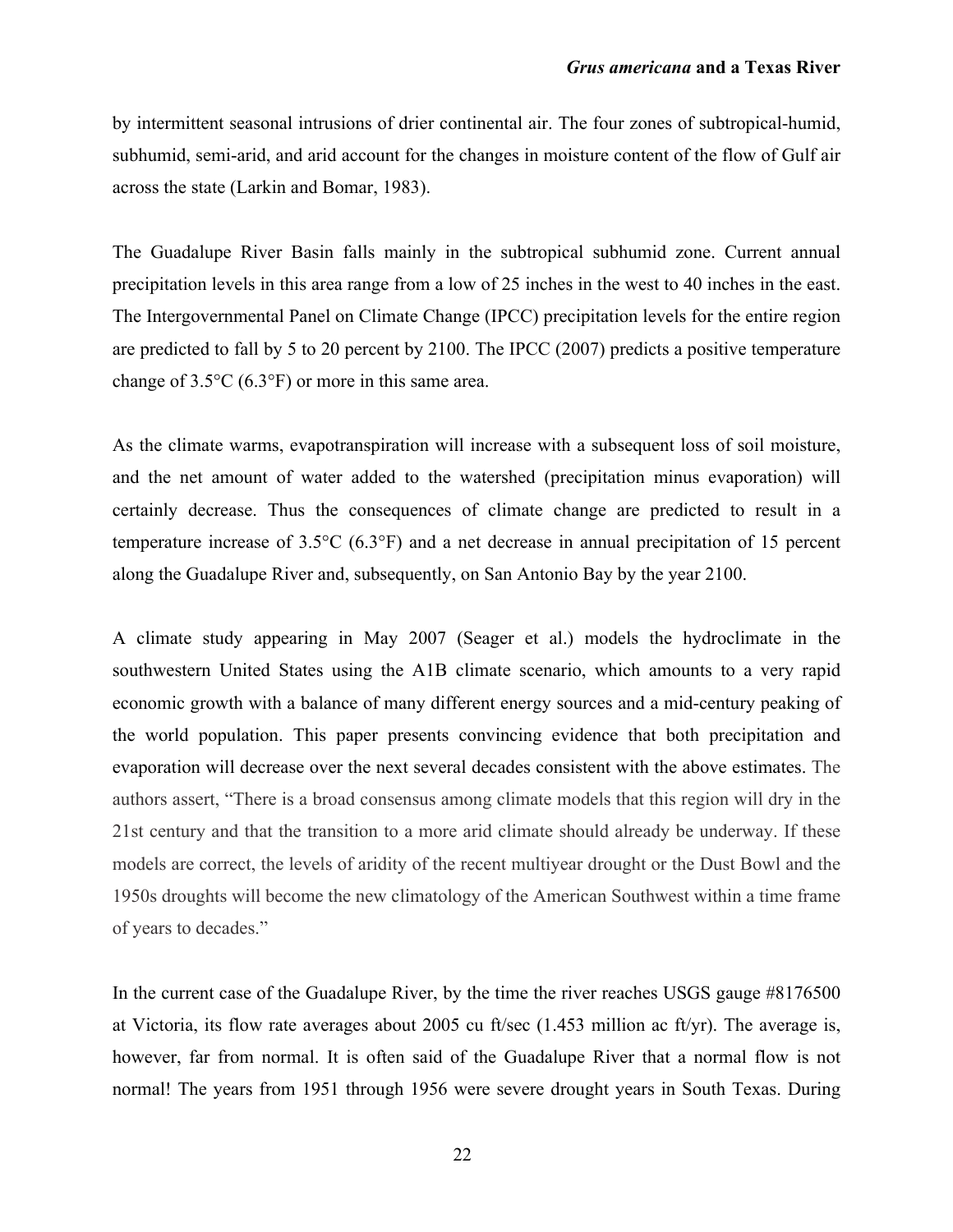this time, the flow of the Guadalupe River stayed below 1000 cu ft/sec, averaging only 508 cu ft/sec. This is only one-eighth of the average flow and far below the water needed for a healthy San Antonio Bay, not to mention human needs along the lower river. The largest annual flow rate occurred in 1992 and was nearly 7,000 cu ft/sec, resulting in flooding conditions along the river. Flows in other years are almost randomly distributed.

River flow depends primarily on runoff from precipitation over the entire watershed and secondarily from springs in the Edwards Aquifer. The Guadalupe River watershed is 6,070 square miles in area. An average flow rate of 2005 cu ft/sec or 1.453-million ac ft/yr predicts a required runoff from 6,070 square miles of 0.37 ft (112 mm). A study (Reed, Maidment, and Patoux, 1997) using model calculations and observed data suggests a relationship between precipitation and runoff for precipitation levels above about 700 mm/year to be related in a linear fashion by the equation

$$
R = 0.510P - 339.1
$$
 (Equation 1)

where  $R =$  runoff in millimeters (mm) and  $P =$  precipitation in mm. This equation predicts that for an expected runoff of 112 mm, the predicted precipitation for that runoff would be 884 mm or 35 in/year.

Although we do not have a complete precipitation data set for the entire river basin, a proxy value for San Antonio might serve to test the relationship between precipitation and river flow. Annual precipitation data from 1936 to 2007 for San Antonio is available from the National Weather Service Forecast Office Austin/San Antonio. A plot of the river flow at Victoria vs. precipitation at San Antonio shows the data to be somewhat scattered with a tendency for higher flow rates at higher precipitation rates. A least squares analysis of the data yields a best-fit linear relation of

$$
F = 50.6 * P + 466
$$
 (Equation 2)

where  $F =$  Annual flow rate (cu ft/sec) from the Guadalupe Basin and  $P =$  Annual precipitation (inches) at San Antonio.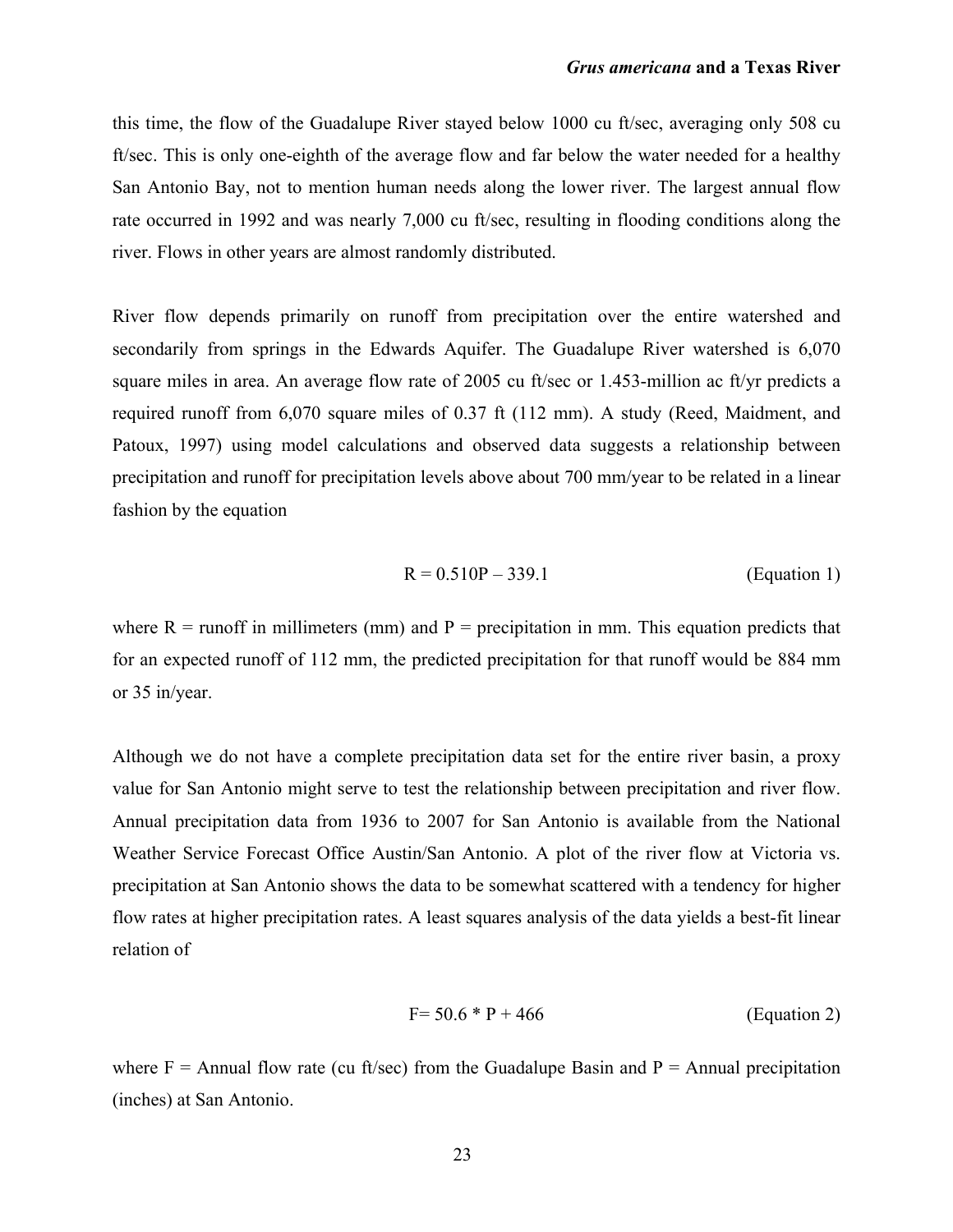From equation 2, a postulated precipitation rate of 35 in/yr equates into a calculated flow rate of 2,237 cu ft/sec, a value quite close to the average reported observed flow rate of 2,005. It is interesting to note that for a given precipitation rate of zero, the flow rate is still 466 cu ft/sec. This figure would correspond to water input from sources other than precipitation runoff, such as from springs in the Edwards Aquifer. The two major springs contributing to the flow of the Guadalupe River are the San Marcos Springs and Comal Springs, located on the down dip of the Edwards Aquifer in the Guadalupe River Basin. The summed measured "expected" flow from these springs is given as 457 cu ft/sec (Reed, Maidment and Pateau, 1997). This value is very close to the intercept value of 466 cu ft/sec in equation 2, above.

Using the above data, the effect of climate change on the Guadalupe River can be estimated. Two aspects will be discussed: 1) the change in frequency of drought events and 2) the decrease in the general flow from the Guadalupe Basin.

Assuming that climate change will result in a decrease in precipitation of 15 percent by the year 2100, differentiation of equation 1 shows that the ratio of the change in runoff to precipitation is 0.510, or the basin runoff is reduced by approximately 50 percent of the change in precipitation, or 7.5 percent. If the probability distribution of annual flows remains the same except for a shift of -7.5 percent in the actual flow values, then the average annual flow will drop from 2005 to 1840 cu ft/sec and the number of years with annual flow of 1000 or less cu ft/sec will increase from 17 to 23. The most probable flow rate (9 years) is 401-600 cu ft/sec. The average river flow change from 2005 cu ft/sec to 1840 cu ft/sec corresponds to a decrease of 120,200 ac ft/yr in the annual flow of water from the Guadalupe River to San Antonio Bay.

The San Antonio River also supplies freshwater runoff to San Antonio Bay. On the average, this flow adds about a third of the flow from the Guadalupe River. The climate change caused reduction in the annual flow of this river will be approximately 42,000 ac ft/yr. This would bring the total reduction in the freshwater river inflow to the San Antonio Bay to essentially 162,200 ac ft/yr, a very significant loss of renewal water.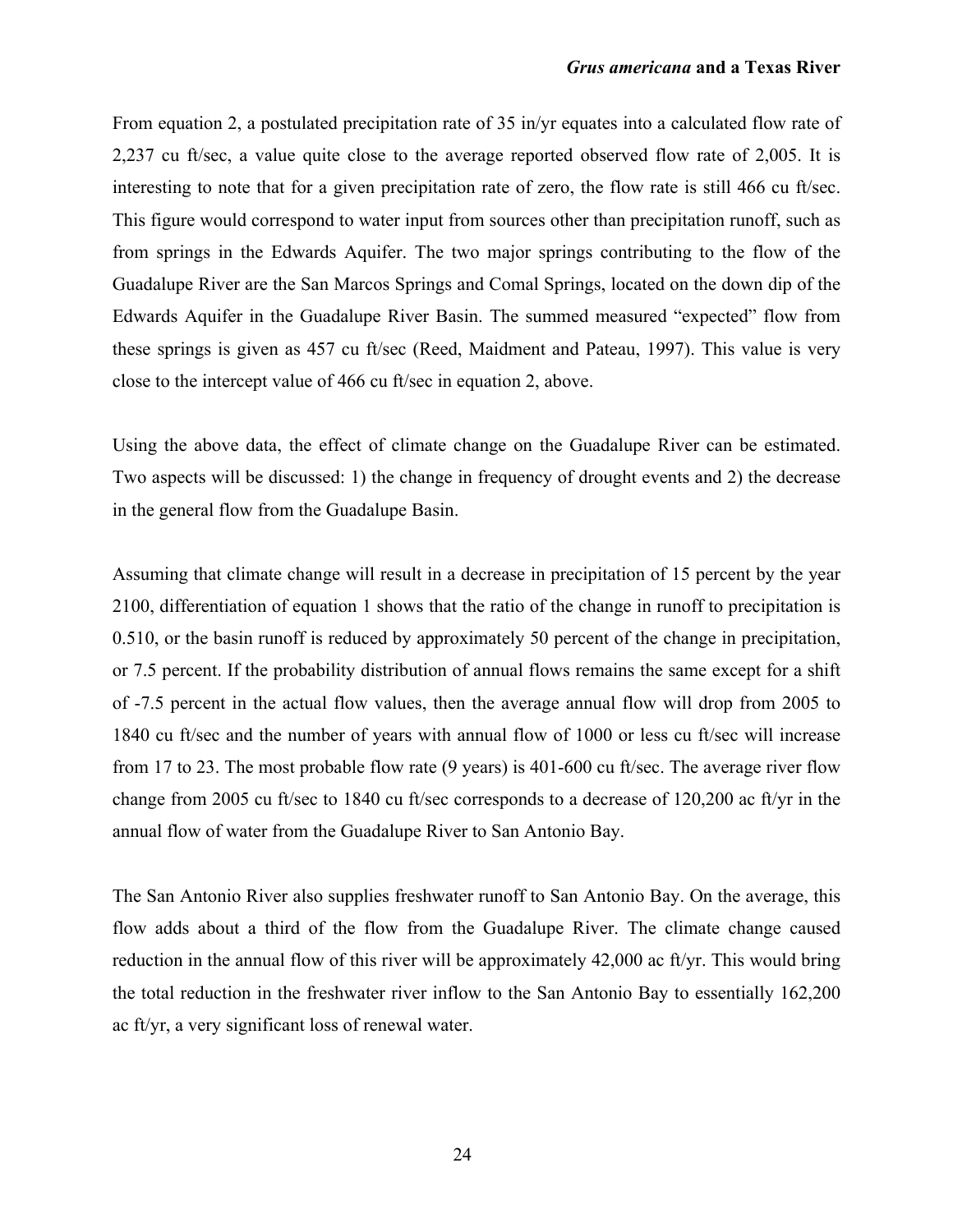Another factor when considering the health of San Antonio Bay is the loss of freshwater through increased evaporation caused by climate change. The IPCC (2007) projected temperature change by 2100 directly along the coast of the Gulf of Mexico is approximately 3.0°C. Using data generated by Gerald North (2008), the change in open water evaporation due to a temperature increase in the Guadalupe River Basin is about 0.15-0.16 inches per month per 1°F rise in temperature. Therefore, an increase of 5.4°F (3.0°C) is 0.81 to 0.86 inches per month, or approximately 10 inches per year. San Antonio Bay is approximately 130,000 acres in size. An additional annual loss of 10 inches of water due to increased evaporation caused by climate change means that 108,300 additional ac ft of freshwater input (from Guadalupe and San Antonio Rivers) would be required in order to maintain a stable salinity.

In summary, the effects of climate change on the hydroecology of the Guadalupe River and San Antonio Bay are severe. A summary of projected climate changes and resulting effects on this system are given in Table I.

In a warming world where the Texas State Water Board projects that Texas' water demand will increase 27 percent by 2060, no gain in rainfall actually would be a loss. However, a precipitation loss of 15 percent by the end of this century will be of serious concern when attempting to satisfy this demand. Our water resources are already vulnerable and climate change predictions consistently suggest that the situation will only become worse within the next several decades.

In bays and estuaries such as San Antonio Bay, behind the barrier islands separating the Texas mainland from the Gulf of Mexico, freshwater and saltwater combine to create the environment that marine life need to live and flourish. The state's aquaculture industry is particularly sensitive to adequate amounts of freshwater and periodic increases in salinity. Because of climate change, evaporation rates in the bays will increase and replacement freshwater from river flow into lagoons and bays will decline. The effect on the bays will be much higher salt concentrations, less nutrient input, and less frequent flushing resulting in lower water quality overall. Salt tolerance of some species may be exceeded, causing changes in the food web, a reduction in marine productivity, and subsequent decline of bird species, especially the whooping crane.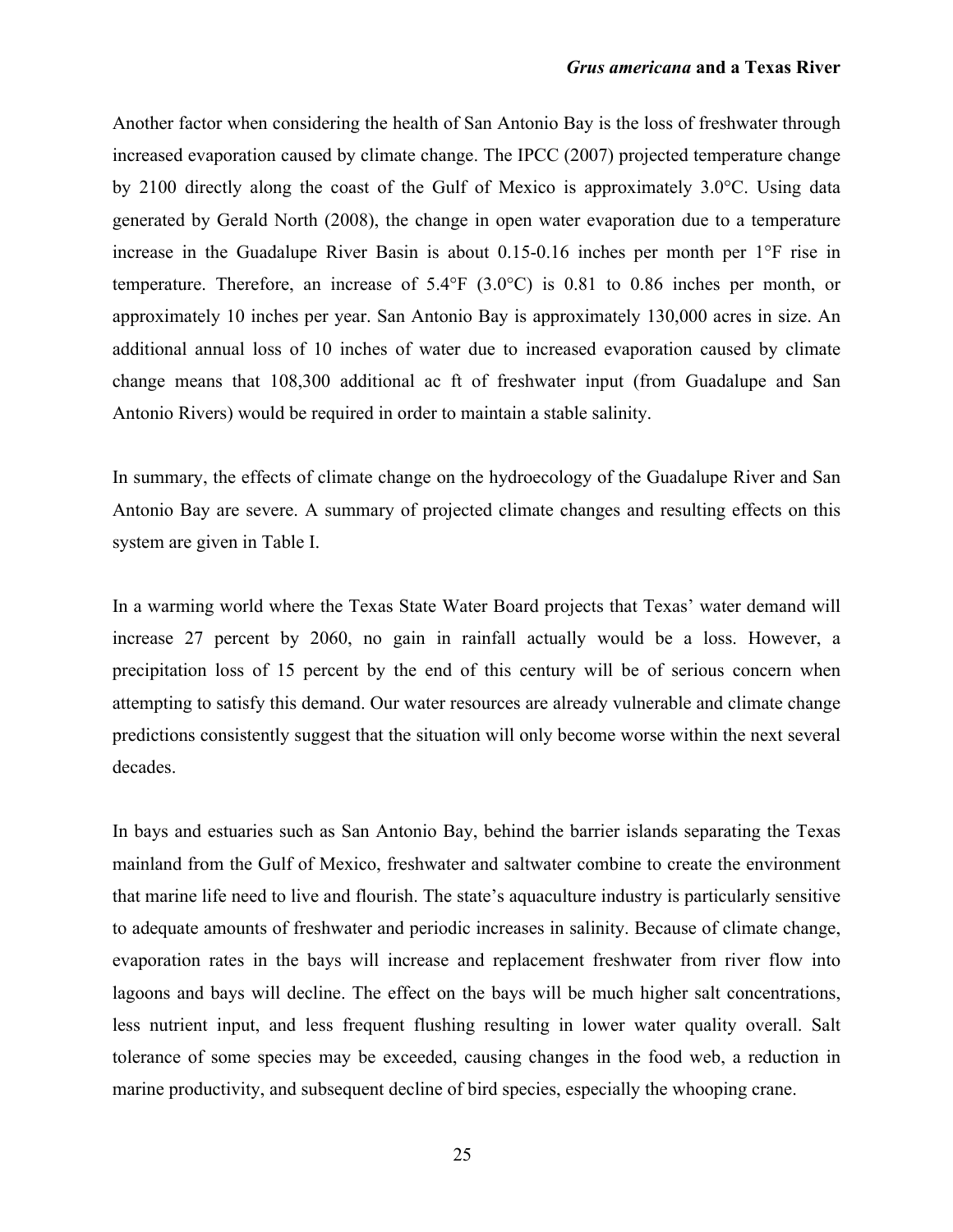## **Threat to Whooping Cranes by Increased Need for Electric Power Generation**

The large projected increase in the population of Texas will require increased industry and business as well as more electrical power. All will require freshwater from the rivers. The number of people living currently in region L of Texas (the watersheds of San Antonio and Guadalupe Rivers) is approximately 2.5 million. This number is expected to grow to 4 million by 2050, an increase of 60 percent. The number of people in San Antonio alone is projected to increase from 1.35 million in 2010 to 2.3 million in 2050, an increase of 70 percent. The direct requirement for more municipal water to satisfy this increase in people will be high, but the projected increase in cooling water needed for the production of new electrical power for this increased population will be even more significant.

New power plants will need to come on line in order to meet an increased demand for electricity. Because of the requirement for large amounts of cooling water, these plants will of necessity be built on or near to bodies of water. Exelon Corporation is one of the nation's largest electric companies with 10 nuclear power plants throughout the United States. It has applied for an "early site permit" (ESP) with the Nuclear Regulatory Commission (NRC) for an 11,500-acre site in Victoria County to build a new nuclear power plant (NRC, 2010). If approved, the early site permit would effectively reserve the property for new nuclear construction for up to 20 years with the possibility of renewal for another 20. Unlike a combined construction and operating license, an early site permit does not authorize construction of a new plant nor does it require details on the type, number, and size of the reactors.

Although no specific plant design has been chosen for the Victoria site, Excelon Corporation presented a set of bounding plant parameters for future site development. This plan is based on the addition of power generation consisting of one or more reactors or reactor modules. These reactors or groups of modules (the number of which may vary depending on the reactor type selected) would be distinct operating units. Each unit would consist of a plant of one or more modules that would not exceed 4500 Megawatt thermal (MWth) of nuclear generating capacity (NRC, 2010).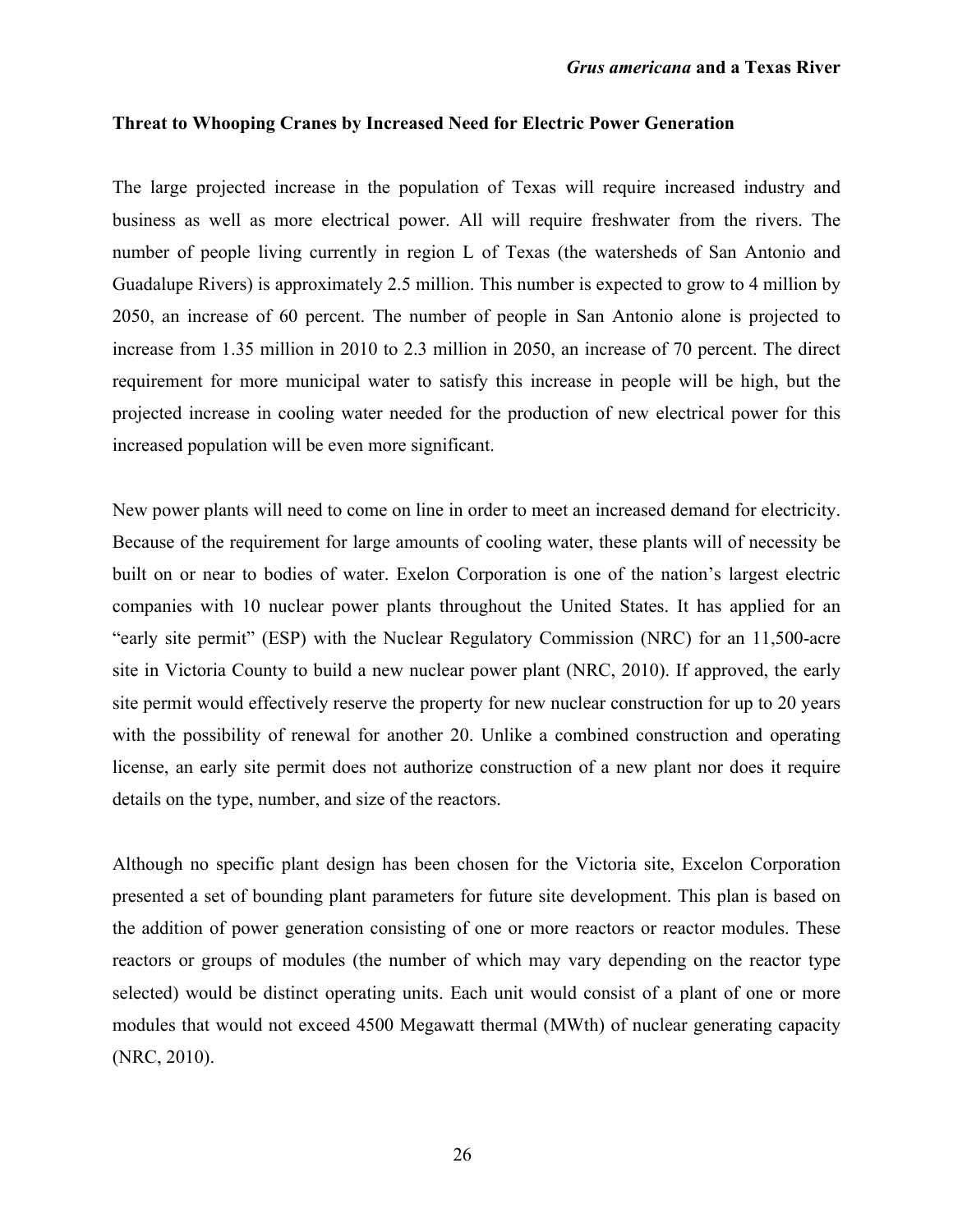Of the 104 nuclear power reactors currently licensed to operate in the United States, 69 are pressurized water reactors (PWR) and 34 are boiling water reactors (BWR). Both types of reactors operate on similar principles. In both systems, a closed water system flows through the reactor core and is heated by its thermal energy.

In a PWR, the water is maintained under high pressure over 2,000 psi so it does not boil even when heated to temperatures near 500°F. The heated water travels through a steam generator where it exchanges heat with a separate water system at lower pressure, turning it to steam. This steam then drives a turbine that produces electricity. The steam exits the turbine and is condensed by cooler river water. The condensed water cycles back through the steam generator where it goes through another cycle.

In a BWR, the water flowing through the reactor is directly turned to steam at or near the normal boiling point. The steam spins the turbine generating electricity. The steam then enters a condenser where it exchanges heat with isolated river water, condenses and returns to the reactor for another cycle (UCS, 2007).

The river cooling water is either passed through the system once, heated, and returned to the river (once-through cooling system) or discharged into a cooling pond where it cools to ambient temperature and recycled through the system (closed-loop cooling system). The proposed Exelon reactor will more than likely be cooled by a closed-loop system because the ESP calls for a 4,900 acre cooling pond on site. The ESP reads: "The cooling basin is one of the major features on the site. The cooling basin has a surface area of about 4900 acres. The cooling basin is part of the nonsafety-related cooling system that has the design function of dissipating the heat load in the circulating water system. The basin is formed by approximately 11 miles of perimeter embankment dams that consist of clay or clayey sand fill that are constructed above ground. Internal earth dikes inside the cooling basin will be used to guide the circulating flow from the cooling basin outfall structure to the cooling basin intake structure to optimize the effective cooling area."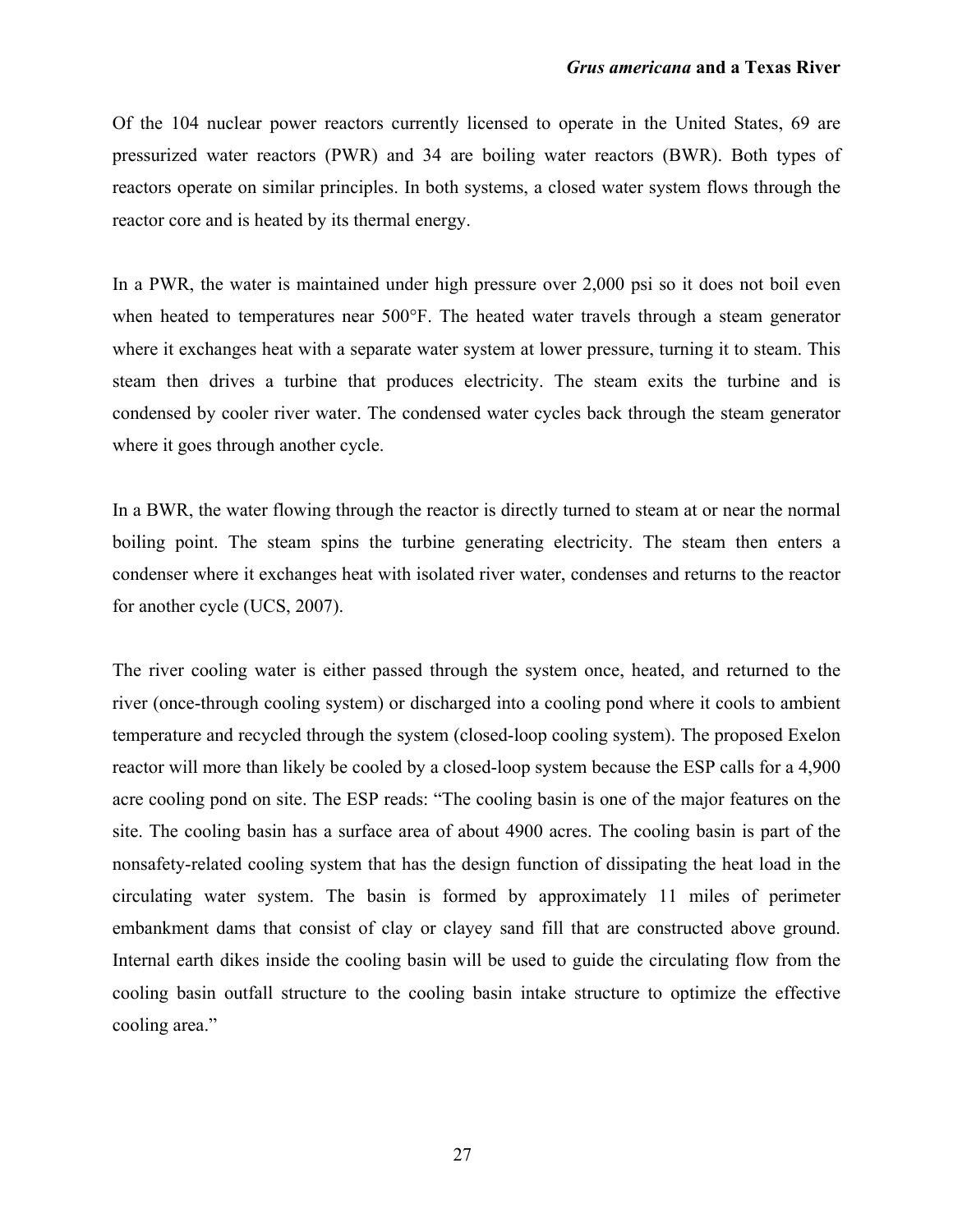Both types of reactors operate at near 33 or 34 percent efficiency. The ESP states that a total of 4500 MWth of capacity will be generated at each of the reactor modules. This would amount to about 1500 Megawatt electric (MWe) per reactor module. The company indicates in a press release that it will generate about 3,000 MW of electrical power, enough to serve 1.85 million typical Texas homes. It also indicates that Excelon is planning on two modules (Excelon, 2008). Excelon also indicates that the electricity produced will be used for a constant "base load" demand rather than responding to "peak load" changes in electrical usage demands, and therefore the reactors will operate 24 hours a day every day.

The amount of water needed for cooling the system is the amount of water necessary to exchange 4500 MW of thermal power. This amount of water is essentially independent of reactor type and method of cooling. In a closed-loop cooling system, the net amount of water removed from the river is makeup water that is supplied to the cooling basin intermittently throughout the year. This water compensates for the inventory lost due to evaporation, blowdown, and seepage. "Blowdown" is the portion of the circulating water flow that is removed in order to maintain the amount of dissolved solids and other impurities at an acceptable level. Evaporation losses result from the operation of both the circulating water system and any applicable ultimate heat sink and auxiliary cooling-system cooling towers. The cooling basin inventory also accounts for a very small drift loss from the applicable cooling towers. Other than the river, the only natural inflow into the cooling basin is direct rainfall because the cooling basin is self-contained and has no other contributing drainage area. The cooling basin receives return effluents from the various plant's facilities and systems, not including the radiation waste discharges.

The COLA that Excelon originally filed in 2008 estimated that this makeup water would not exceed an average of 75,000 acre ft/year. This represents 75,000 acre ft/year less entering San Antonio Bay, a situation that certainly will adversely affect the salinity of the system and, consequently, the health of the whooping crane.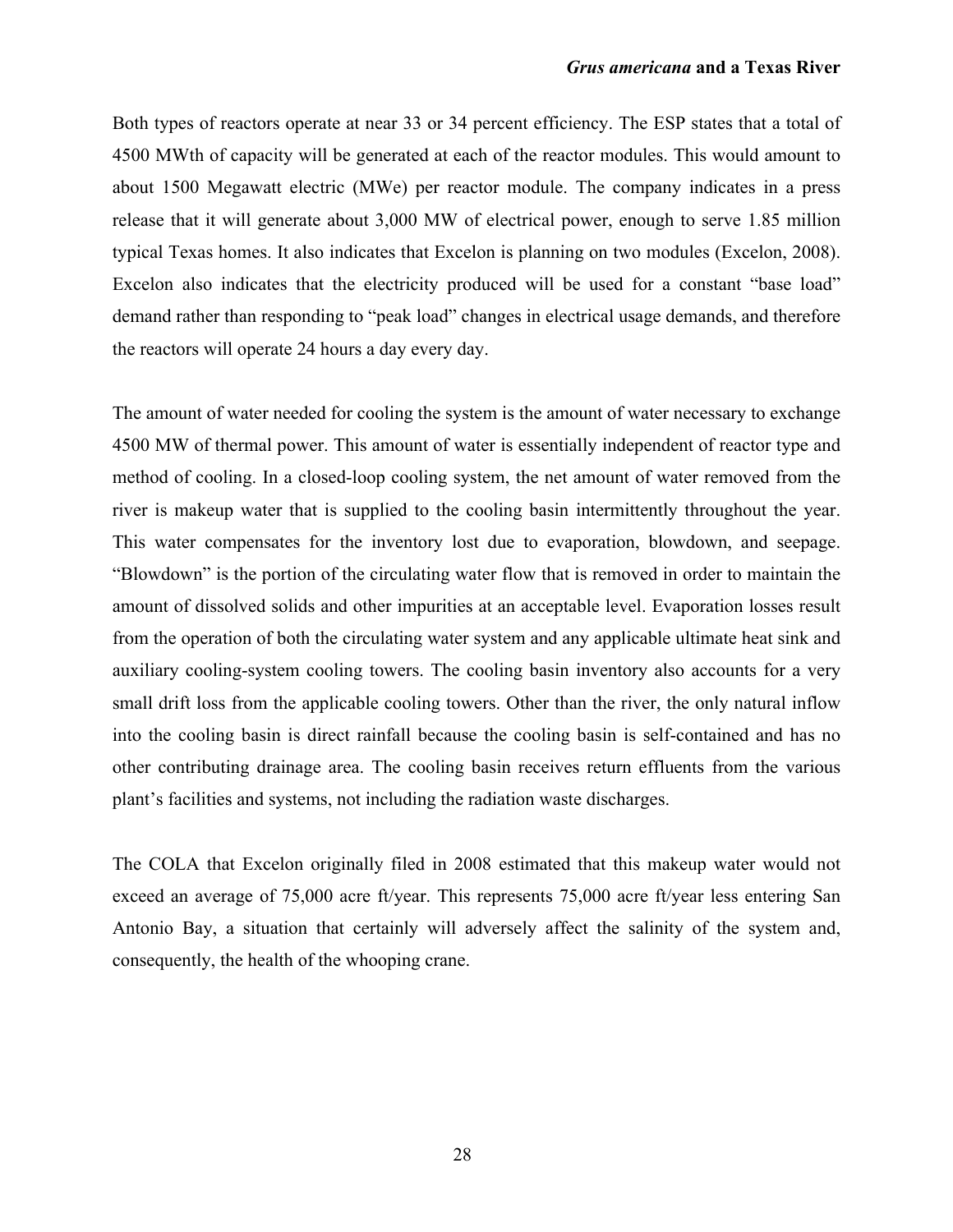## **Summary**

Of all the natural winter sites historically habited by the whooping crane all over the United States, including the entire Texas Gulf Coast, only the Aransas National Wildlife Reserve remains viable. Why the whooping crane has chosen this place above all others to spend the winter is a mystery, yet it is an amazing fact. It surely must be because ANWR has the best available climate with the most favorite food, favorable water, and minimally disturbed territory, or else some other location would have won the selection by the bird. I believe that all of these contributing factors are at risk and therefore so is the whooping crane. Historically, as has been pointed out in this paper, 13 of the last 21 years had river inflow from the Guadalupe-San Antonio Rivers low enough to stress the whooping crane. In seven of those 13 years, an excessive fraction of the birds died. The future is even less bright. Human populations in the river basins are predicted to increase by 60-70 percent in the next 40 years. These new people and related industrial requirements will place heavier usage on the rivers, depleting and polluting the crane's habitat. Increased population means increased electrical power needs. Coal-fired power plants as well as nuclear reactor-powered electrical generators require large amounts of cooling water from the rivers. By 2100, climate change will decrease river inflow by 7-8 percent due to increased temperature in the basins. Inland precipitation will decrease by 15 percent and coastal temperature increases will increase evaporation from San Antonio Bay by over 108,000 ac ft/yr. Climate change alone will increase the frequency of low annual flow by 35 percent. At best, the whooping crane is currently under threat from poor freshwater inflow into the San Antonio Bay system. The future looks much more bleak and will take all of the technological goodwill and know-how that we as humans can muster in order to stabilize or perhaps, if we are really smart, increase health and well-being of our fellow Texans, the whooping cranes.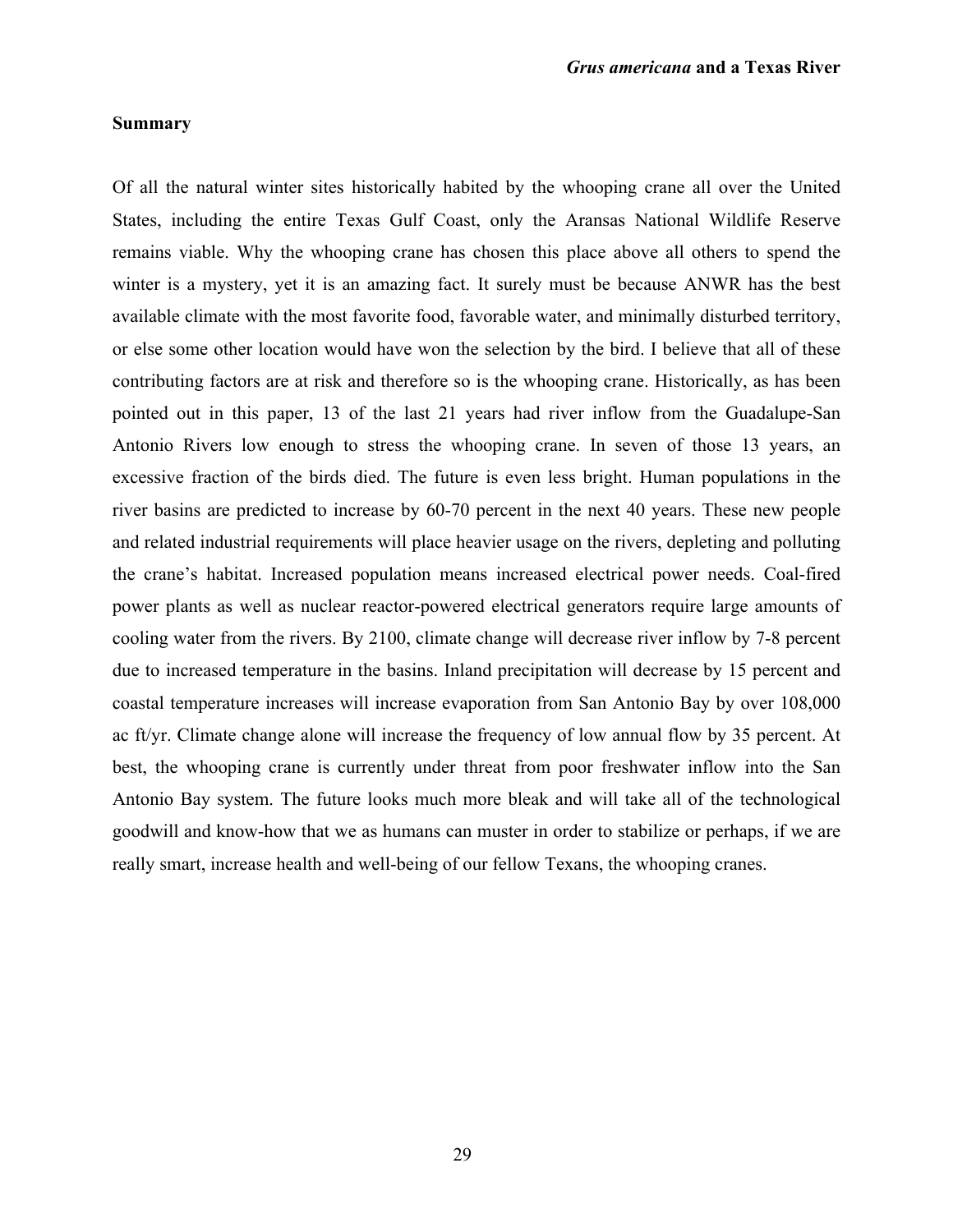## **References**

- Berryhill, M. 2003. "The Whoopers Table." *Texas Parks and Wildlife Magazine.* July 4. http://www.tpwmagazine.com/archive/2003/jul/ed\_4/ 2003
- Brodkorb, P. 1967. "Catalogue of fossil birds. Part 3 (Ralliformes, Ichthyornithiformes, Charadriiformes)." *Bull. Fla. State Mus*. 11:99-220.
- Cracraft, Joel. 1968. "The Whooping Crane from the Lower Pleistocene of Arizona." *The Wilson Bulletin* 80: 490. Wilson Ornithological Society.
- Excelon Corp. 2008. "Exelon Generation Submits License Application For New Nuclear Energy Plant." News release.

http://www.exeloncorp.com/Newsroom/pages/pr\_20080903\_GenerationB.aspx?k=Victor ia.

- FitzHugh, T.W. and B.D. Richter. 2004. "Quenching urban thirst: growing cities and their impacts on freshwater ecosystems." *Bioscience* 54 (8): 741-754.
- Gil de Weir, K. 2006. "Whooping crane (*Grus americana*) demography and environmental factors in a population growth simulation model." Ph.D. dissertation. Texas A&M University, College Station, Texas.

International Crane Foundation. 2010. "The Whooping Crane." http://www.savingcranes.org/whooping-crane.html.

- U.S. Fish and Wildlife Service. March 2007. *International Recovery Plan, Whooping Crane.* Third Edition.
- LaFever, K. E. 2006. "Spatial and temporal winter territory use and behavioral responses of whooping cranes to human activities." Master's thesis. Texas A&M University, College Station, Texas.
- Larkin, T. J. and Bomar, G. W. 1983. "The Climate of Texas." http://atmo.tamu.edu/osc/TXclimat.htm.
- Longley, W.L. (ed.). 1994. "Freshwater inflows to Texas bays and estuaries: ecological relationships and methods for determination of needs." Texas Water Development Board and Texas Parks and Wildlife Department, Austin, Texas.
- Miller, Loye. 1928. *The Antiquity of the Migratory Instinct in Birds: The Condor* 30, no. 1: 119- 120.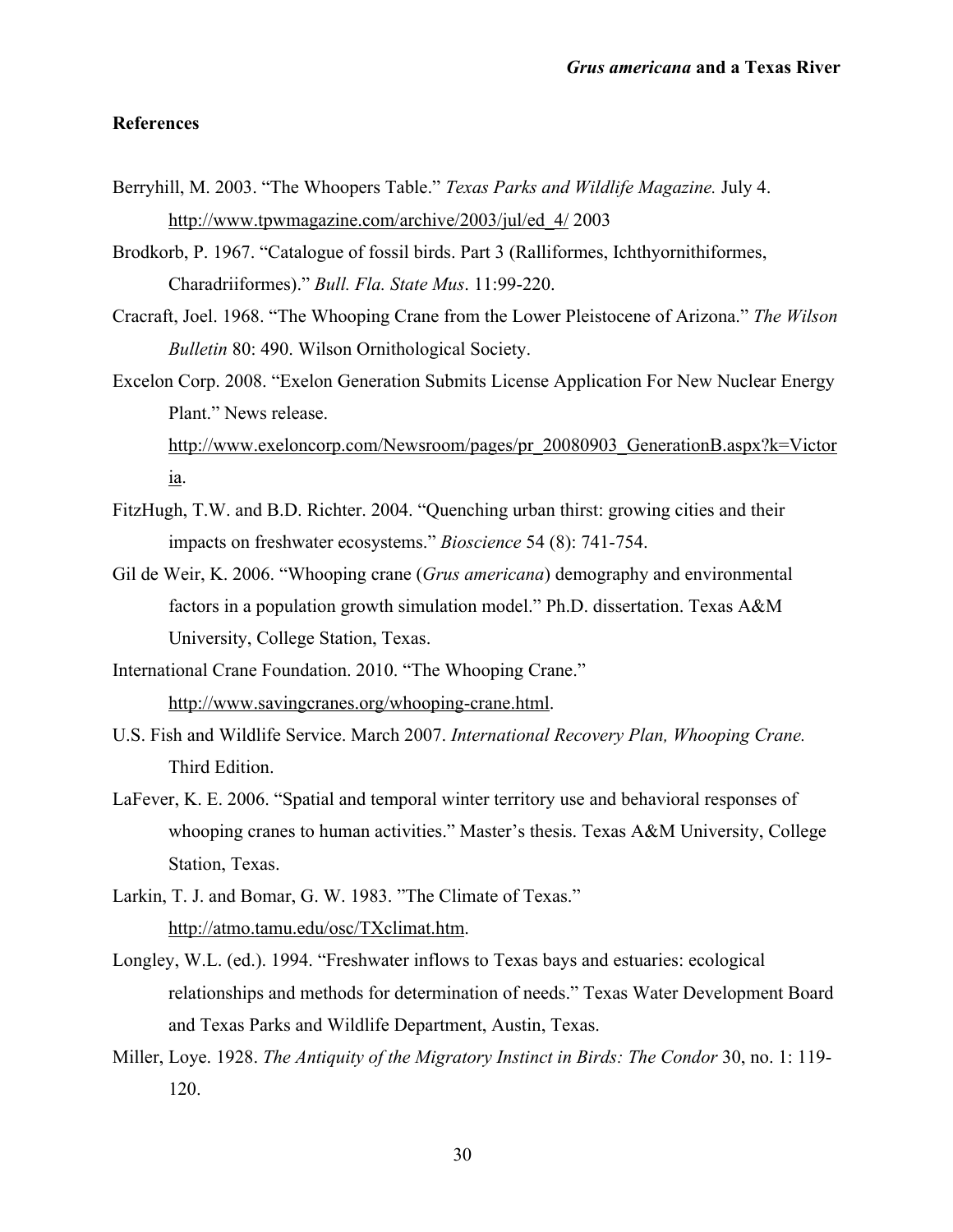- National Wildlife Federation. 2004. "Bays in Peril, A Forecast for Freshwater Flows to Texas Estuaries."
- NIST/SEMATECH. 2010. *e-Handbook of Statistical Methods*. http://www.itl.nist.gov/div898/handbook/.
- North, Gerald. 2008. "Texas Water & Global Warming." Far West Texas Climate Change Conference. El Paso, Texas. June 17.
- Nuclear Regulatory Commission. 2010. Early Site Permit Application-Victoria County Station. http://www.nrc.gov/reactors/new-reactors/esp/victoria.html.
- National Wildlife Federation. 2004. "Bays in Peril: A Forecast for Freshwater Flows to Texas Estuaries."
- Parks Canada. 2010. "Wood Buffalo National Park of Canada." http://www.pc.gc.ca/pnnp/nt/woodbuffalo/natcul/ natcul1.aspx.
- Reed, S., Maidment. D. and Patoux, J. 1997. "Spatial Water Balance of Texas." Center for Research in Water Resources University of Texas at Austin. http://www.crwr.utexas.edu/gis/gishydro03/Library/wbtexas/wbtexas.htm.
- San Antonio Water System. 2003. *Quarterly report on water resources*, *July-September, 2003*. San Antonio, Texas.
- South Central Texas Regional Water Plan Group. 2010. http://www.regionltexas.org/2011\_rwp2.php.
- Seager, R. et al. 2007. "Model Projections of an Imminent Transition to a More Arid Climate in Southwestern North America." *Science* 316, 1181.
- Sierra Club. 2002. "Texas' Guadalupe River is one of America's most endangered rivers." News release. http://texas.sierraclub.org/press/newsreleases/american\_rivers.html.
- Stehn, Tom. 2010. *Whooping Crane Recovery Activities*. U.S. Fish and Wildlife Service. \_\_\_\_\_\_\_. 2009. Private communication.
- Stevenson, James O. and Richard E. Griffith. 1946. *Winter Life of the Whooping Crane: The Condor* 48: 160-178. University of California Press on behalf of the Cooper Ornithological Society.
- Sutton, G. 2005. *Fewer Crabs—Fewer Fish*. Texas Parks & Wildlife Department. http://www.tpwd.state.tx.us/fishboat/fish/didyouknow/bluecrabdecline.phtml?print=true. The Crane Trust. 2010. http://www.whoopingcrane.org/Whooping\_Crane.html.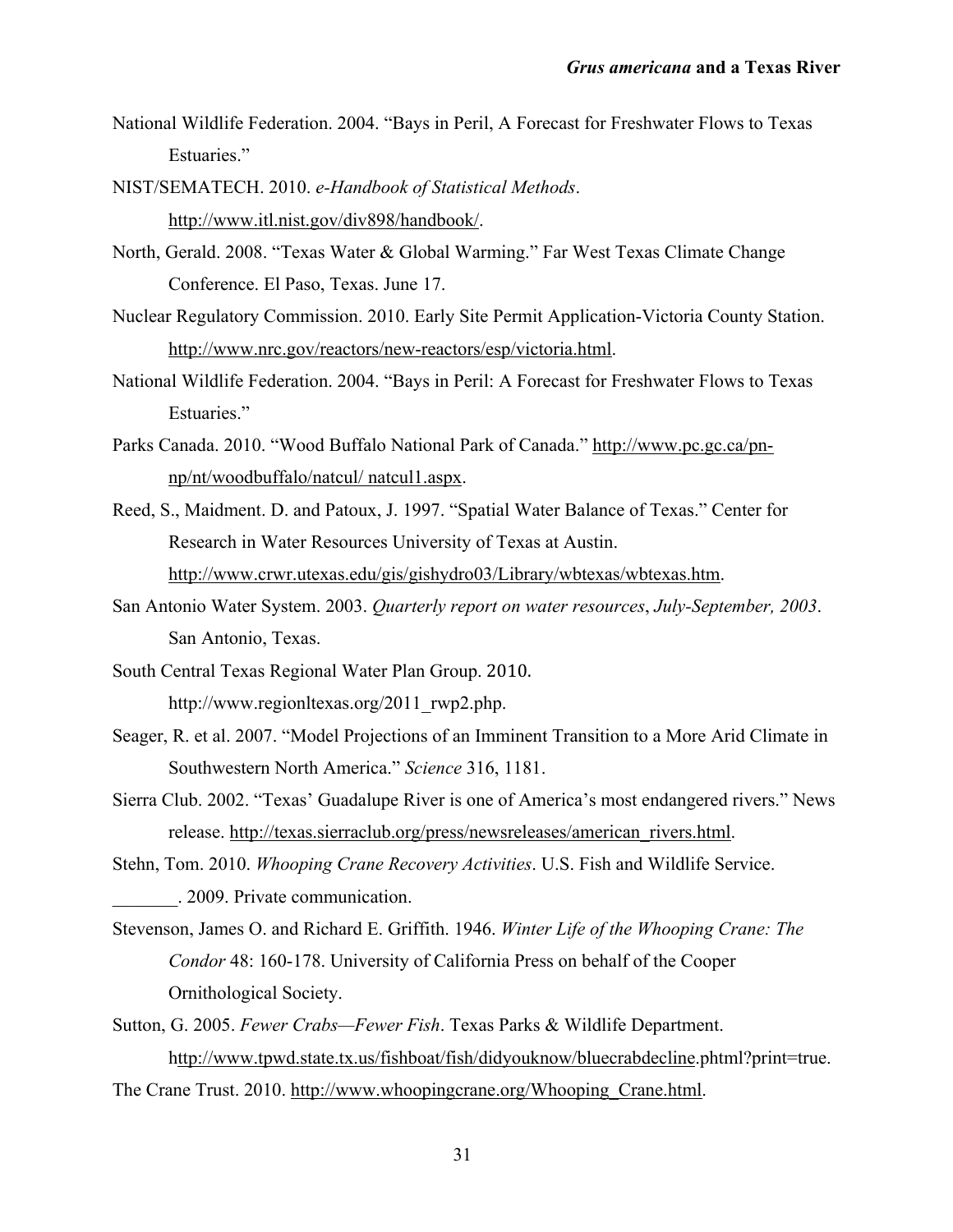Texas Parks & Wildlife Department. 2007. "Freshwater Inflow Recommendation for the Guadalupe Estuary of Texas." http://www.tpwd.state.tx.us/landwater/water/ conservation/freshwater\_inflow/guadalupe/index.phtml.

Texas Parks & Wildlife Department. 1998. "Freshwater Inflow Recommendation for the Guadalupe Estuary of Texas." Coastal Studies Program Resources Protection Division. Austin, Texas.

Texas WaterMatters. 2010. http://www.texaswatermatters.org/flows.htm.

Union of Concerned Scientists. 2007. *Got Water?* Issue brief.

U.S. Fish and Wildlife Department. March 2007. *International Recovery Plan Whooping Crane*. Third Edition.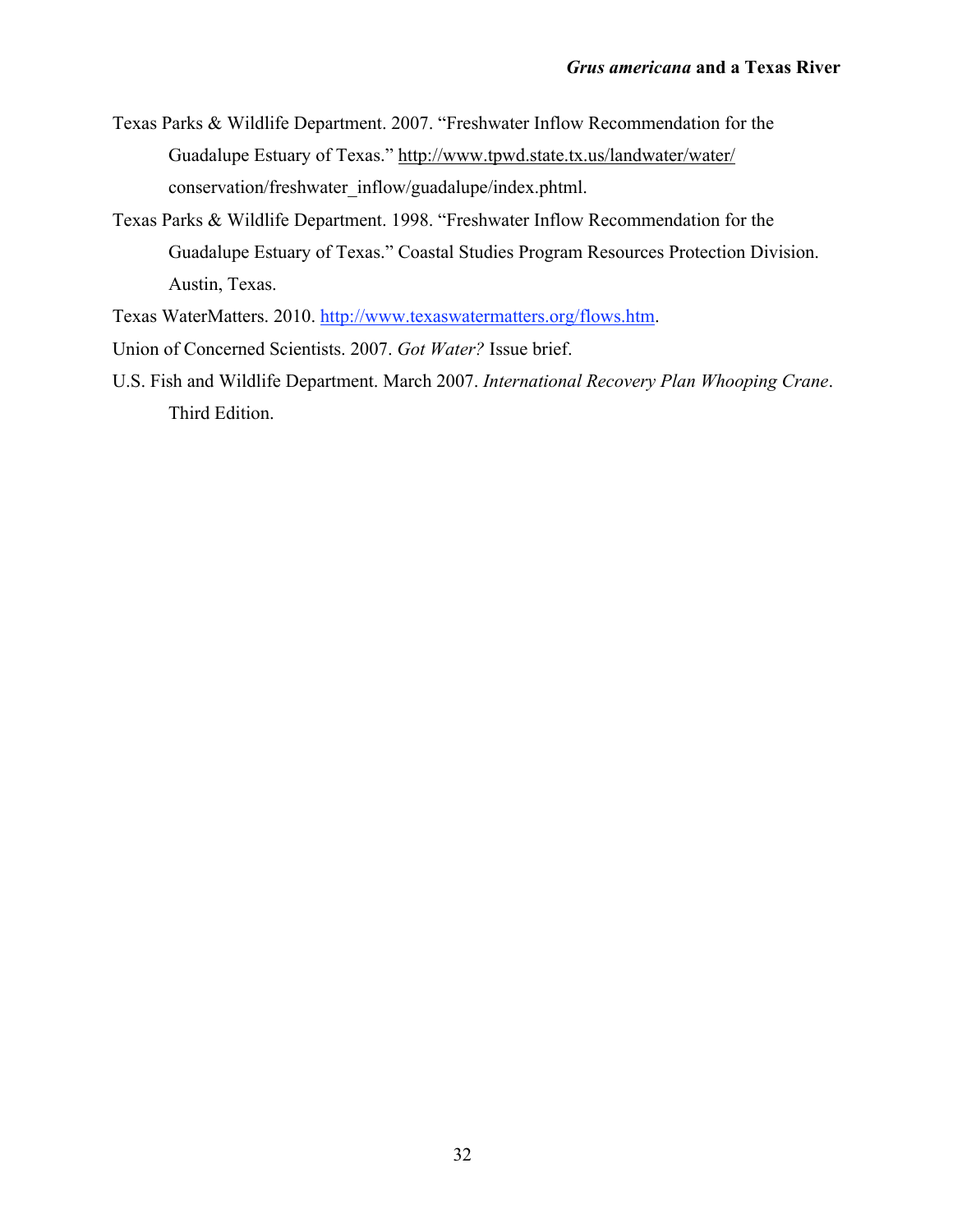

Figure 1a. A chart of whooping crane winter mortality expressed as a percentage of the flock population and the corresponding average river flow into the Guadalupe Estuary from the combined Guadalupe and San Antonio Rivers during the six month period from July to December is shown ordered by year (1988-2009).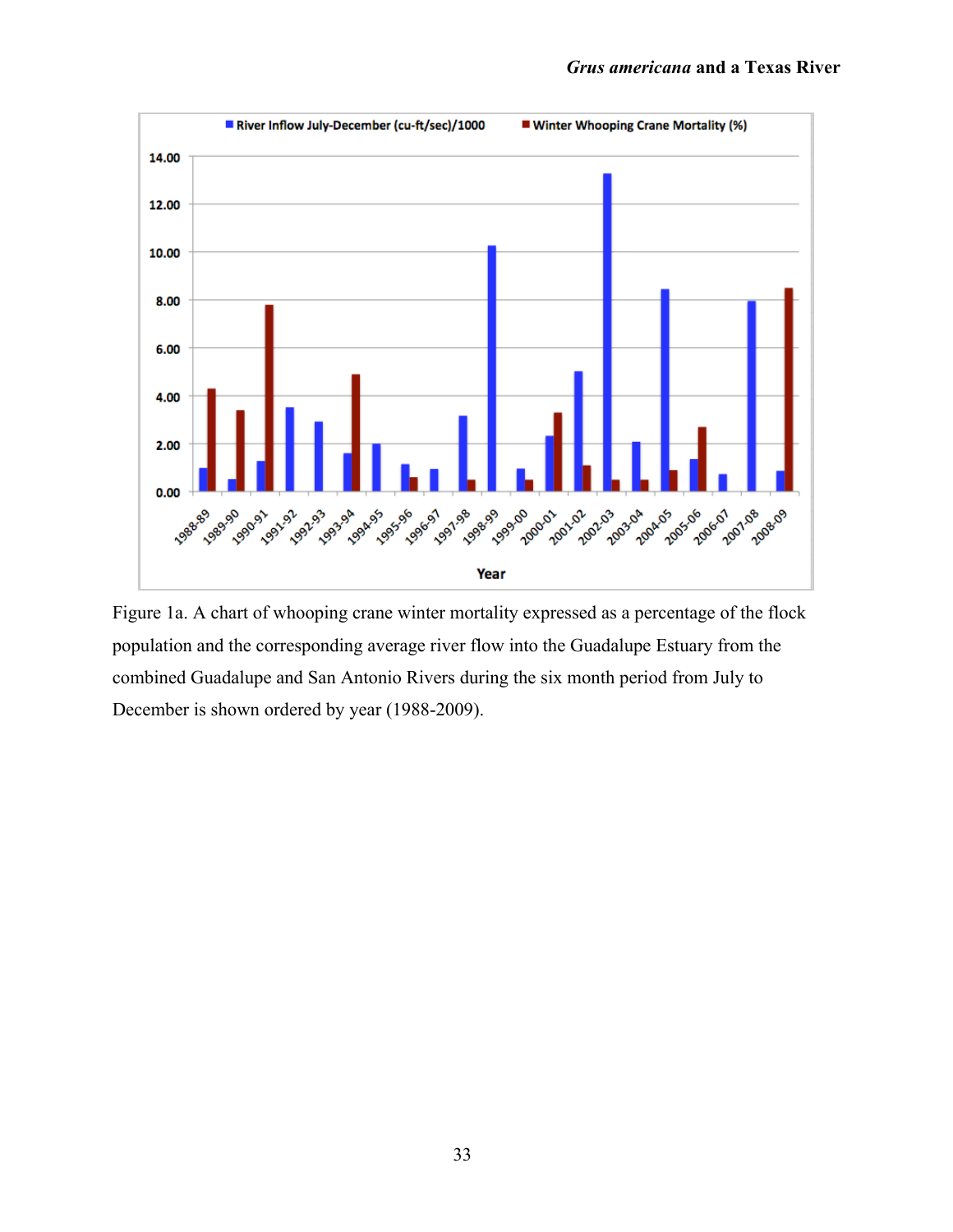

Figure 1b. Same data as in Figure 1a, except it is ordered by decreasing river flow from July to December.